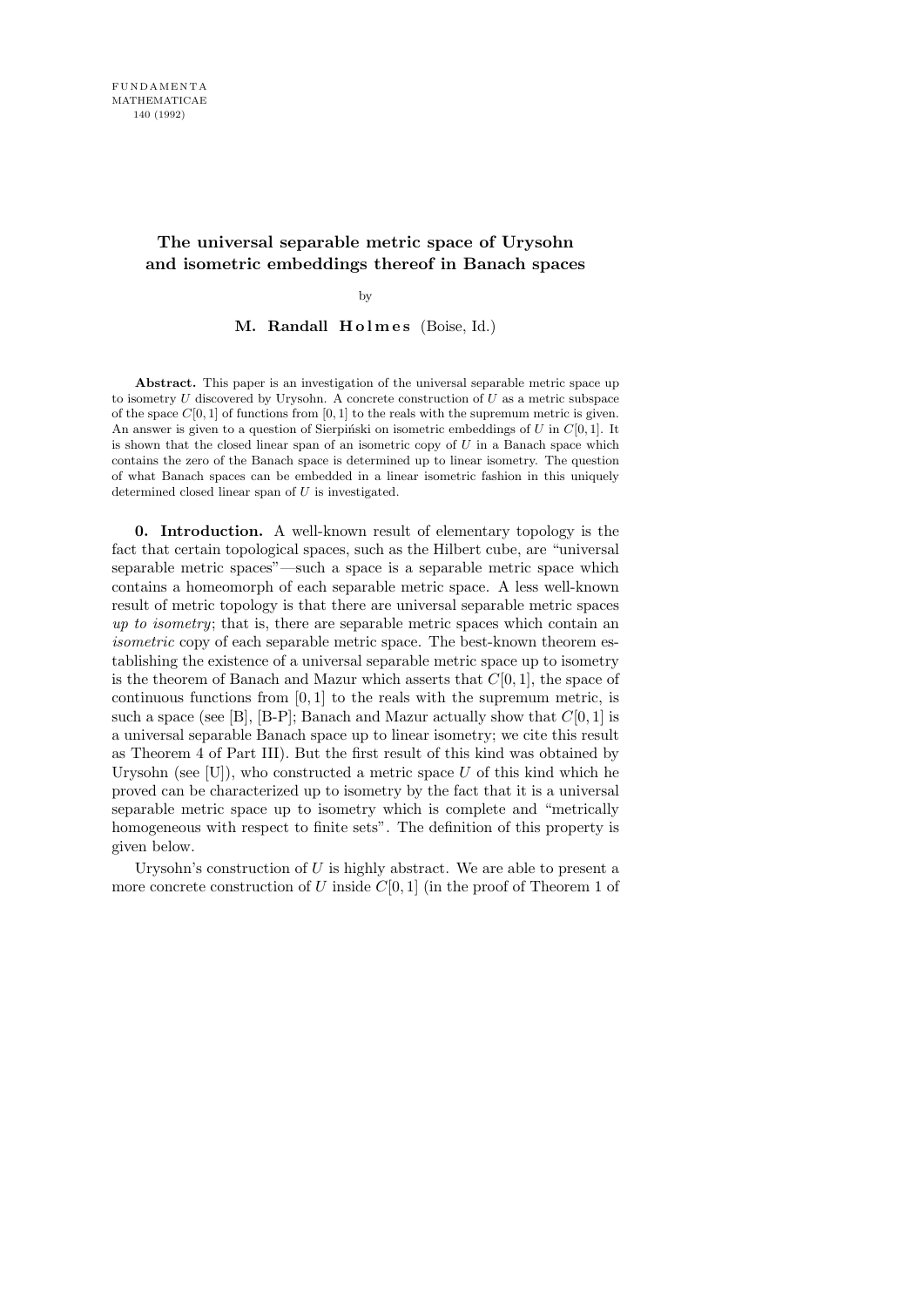Part II), using lemmas which relate isometric embeddings of U in  $C[0, 1]$  to space-filling curves (Lemmas 0–4 of Part II). In [H], Huhunaishvili refined some results of Urysohn, showing that certain properties which Urysohn proved of finite sets of points of U can be established for compact subsets of  $U$ , making it possible to improve the characterization of  $U$  (in [J], Joiner improved a result on finite sets to Cauchy sequences; we give results of Urysohn, Joiner and Huhunaishvili in Part I). Here is our characterization of U.

THEOREM. U is determined uniquely up to isometry by the fact that it is a separable metric space and any isometry from a subspace of a compact metric space X into U can be extended to the whole of X (this is the Corollary to the Theorem of Part I).

Sierpiński, in [S], where he gave an "elementary" proof of the theorem of Banach and Mazur (a version is given as the proof of Theorem 1 of Part III below), pointed out that their result implies that U can be embedded in  $C[0, 1]$ . He asked whether there were simpler or more natural embeddings of  $U$  in  $C[0, 1]$  than those given by the general procedure he used in his proof to embed an arbitrary separable metric space in  $C[0, 1]$ , which made essential use of space-filling curves. We are able to answer this question essentially in the negative; in particular, any isometric embedding of U in  $C[0, 1]$  is intimately related to a kind of space-filling curve.

THEOREM. For any isometric copy of U in  $C[0, 1]$  containing 0, the constant zero function, we can define a map  $F$  from  $[0,1]$  to the space  $U'$  of Lipschitz functions on U of norm  $\leq 1$  which send 0 to 0 by  $F(t)(f) = f(t)$ , where  $t \in [0, 1]$  and f is in the isometric copy of U. If we put the pointwise convergence topology on  $U'$ ,  $F$  is a continuous path whose range includes g or  $-g$  for each  $g \in U'$ . U' is a Hilbert cube (topologically), and F "half-fills" it (visits each point or its negative). The class of such paths F corresponds exactly to the isometric embeddings of U in  $C[0, 1]$  (this follows from the corollary to Lemma 5 of Part II, the Lemma of Part III, and Theorem 2 of Part III).

Finally, we can establish some surprising results about isometric embeddings of U in Banach spaces.

THEOREM. All isometric copies of  $U$  in Banach spaces which contain the zero element of the Banach space have the same closed linear span U up to linear isometry. Moreover, any finite collection of points of the copy of U which does not include the zero is linearly independent (see Theorem 1 of Part IV).

We ask a natural question: is the separable Banach space U a universal separable Banach space up to linear isometry? This question turns out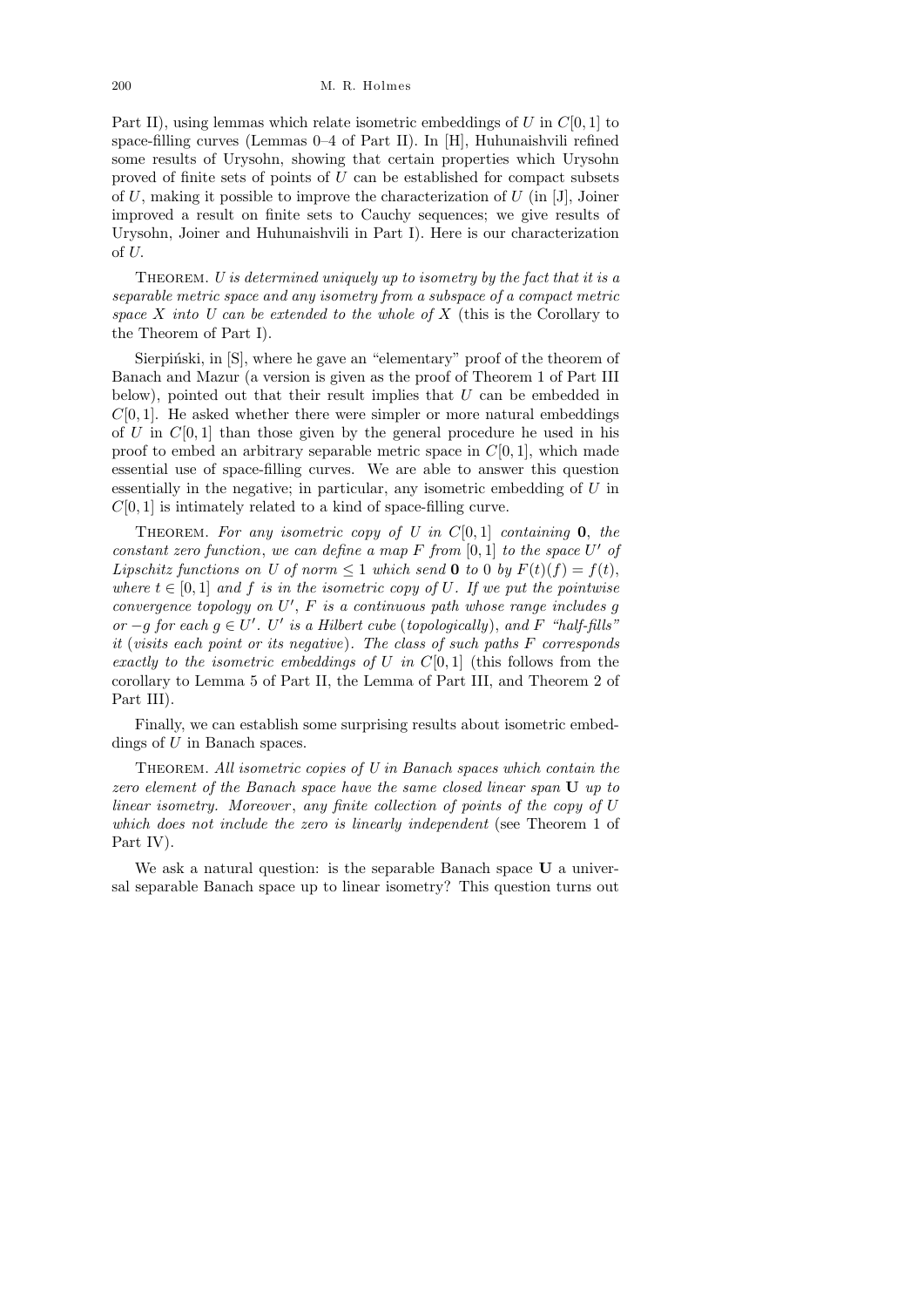to be very hard to answer! We are able to embed the space  $L_1$  of measurable functions on the reals with the integral norm in  $U$ , and thus all two-dimensional Banach spaces (see Theorem 2 of Part IV and its Corollary). We can establish that U does not have a homogeneity property as a Banach space analogous to that of  $U$  as a metric space (see Theorem 3 of Part IV). Whether U is universal for separable Banach spaces remains an open problem.  $U$  is a "natural" object as a metric space; it is surprising that its uniquely determined linear closure as a Banach space seems to be much harder to work with.

Another question which the author thinks might be interesting but has not seriously attacked is whether U has a basis in the sense of the classical theory of Banach spaces. This question might be hard to answer, because U is defined in a way which has no analogue among the definitions of the Banach spaces usually studied.

A caution: in this paper, we are usually considering metric spaces and isometries or separable Banach spaces and linear isometries rather that topological spaces and homeomorphisms. If we mention "embeddings" without qualification, they should usually be taken to be isometric or linearly isometric. We adopt the convention that d represents all metrics; we have no occasion in this paper to consider more that one metric on the same set.

Results are numbered independently in each part and referred to with the number of the part outside the part in which they reside.

## I. The crucial metric property and its consequences

DEFINITION. Let X be a metric space, and let A be a subset of X. A function r from A to the nonnegative reals will be called a *possible com*bination of distances from A if it satisfies the inequalities  $|r(x) - r(y)| \leq$  $d(x, y) \leq r(x) + r(y)$  for each pair of points  $x, y \in A$ . We will refer to the set of possible combinations of distances from A as  $R(A)$ . A possible combination of distances will be termed a possible combination of rational distances if all values in its range are rational; the set of possible combinations of rational distances from A will be denoted by  $R_0(A)$ . We say that there are points at all possible combinations of (rational) distances from A in X when for each  $r \in R(A)$   $(R_0(A))$  there is a point  $p \in X$  such that  $d(p, a) = r(a)$  for each  $a \in A$ .

A metric space  $X$  is said to be (*nearly*) inflatable if for each finite subset  $A$ of X there are points at all possible combinations of (rational) distances from A. Note that an inflatable metric space must be nonempty—consider empty A.

Observation. A complete, inflatable, separable metric space V must be a universal separable metric space up to isometry.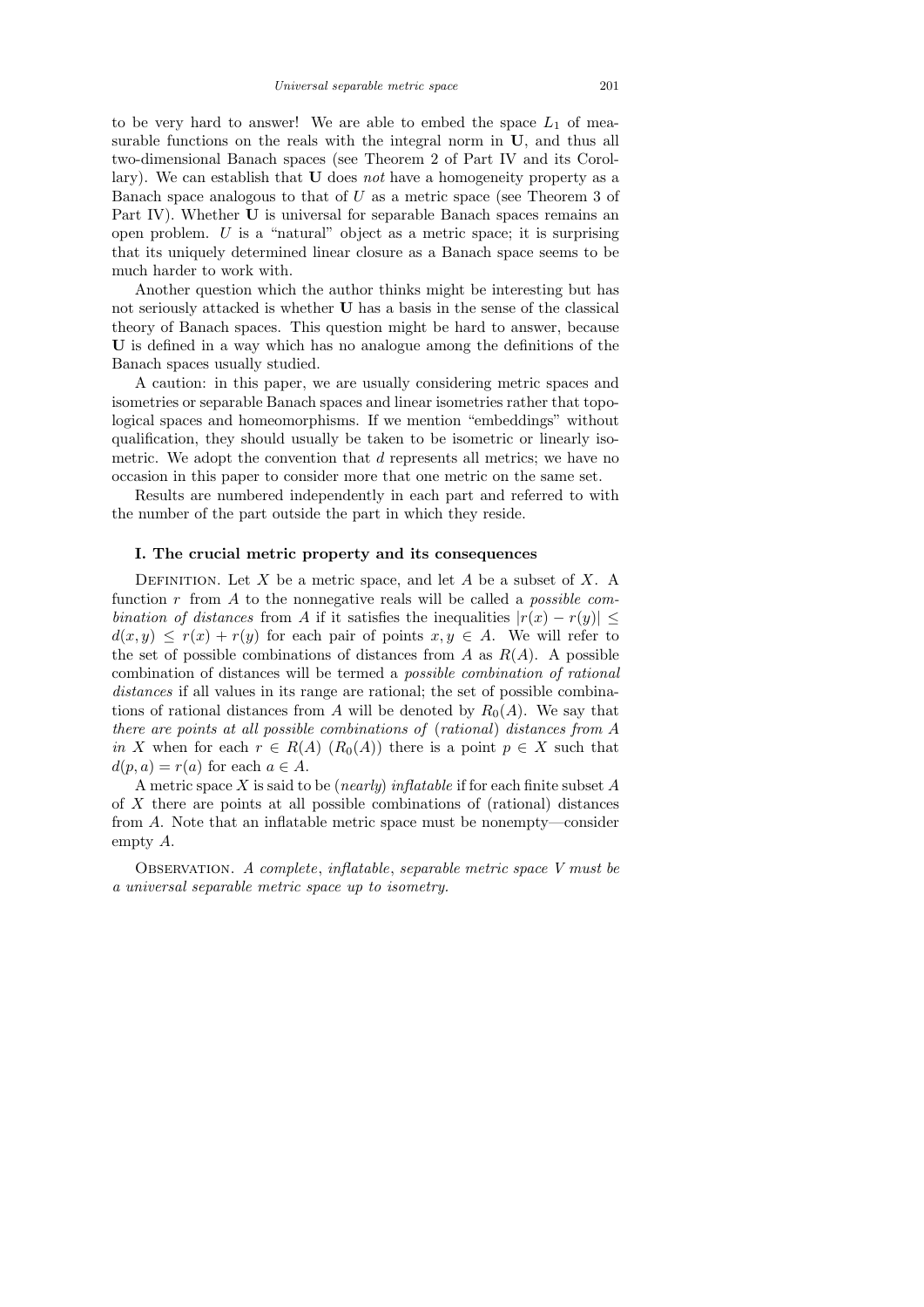#### 202 M. R. Holmes

P r o o f. Consider a countable metric space  $\{a_0, a_1, a_2, \ldots\}$ . There is certainly an isometry from  $\{a_0\}$  into V. Given an isometry I from  $\{a_0, \ldots, a_n\}$ into V, construct an isometry I' from  $\{a_0, \ldots, a_{n+1}\}\$  into V which extends I as follows. The map r which takes  $I(a_i)$  to  $d(a_i, a_{n+1})$  for  $0 \leq i \leq n$  is a possible combination of distances from  $\{a_0, \ldots, a_n\}$ ; by inflatability of V, we can choose  $I'(a_{n+1})$  so that  $d(I(a_i), I'(a_{n+1})) = r(I(a_i)) = d(a_i, a_{n+1})$ for  $0 \leq i \leq n$ . By induction, initial segments of a countable metric space can be uniformly isometrically embedded in  $V$ , so any countable metric space can be embedded in  $V$ . Thus, any separable metric space can be isometrically embedded in  $V:$  let  $X$  be a separable metric space; a countable dense subset  $D$  of  $X$  can be isometrically embedded in  $V$ , because  $V$  is inflatable; thus, the completion of  $D$ , which is isometric to the completion of  $X$ , can be isometrically embedded in  $V$ , because  $V$  is complete. Since  $V$  is separable and contains an isometric copy of each separable metric space, V is a universal separable metric space up to isometry.  $\blacksquare$ 

We will show below (in Part II) that there is a complete, inflatable separable metric space  $U$ . Urysohn proved in [U] that there is exactly one such metric space, up to isometry.

LEMMA. Let  $A$  be a finite subset of a metric space  $X$ . For each real number  $e > 0$  and strictly positive function  $r \in R(A)$ , there is a function  $r' \in R_0(A)$  such that  $|r(a) - r'(a)| < e$  for each  $a \in A$ .

P roof. Let m be the number of distinct values in the range of  $r$ . Let  $e'$  be  $\min\{e, d\}$ , where d is the smallest nonzero absolute difference between values in the range of r. Replace the largest value in the range of r, wherever it occurs, with a rational value larger by less than  $e'/m$ . Replace the secondlargest value in the range of  $r$  by a rational value larger by an amount strictly between  $e'/m$  and  $2e'/m$ . In general, replace the *i*th largest value in the range of  $r$  by a rational value larger by an amount strictly between  $(i-1)e'/m$  and  $ie'/m$ . Observe that the substitution for values in the range of r is monotone, because, while smaller values are increased by a larger amount, no value is increased sufficiently to exceed the original value of the next larger value. The resulting function is the desired  $r'$ . It is clearly rational-valued and differs by less than  $e$  from  $r$ ; we need to verify that it is a possible combination of distances from A. Indeed, our procedure increased sums of possible distances and decreased positive absolute differences of possible distances (leaving zero differences unchanged):  $|r'(x) - r'(y)| \le$  $|r(x) - r(y)| \leq d(x, y) \leq r(x) + r(y) \leq r'(x) + r'(y).$ 

PROPOSITION. The following are equivalent for a complete metric space X:

(a) X contains a dense nearly inflatable subset.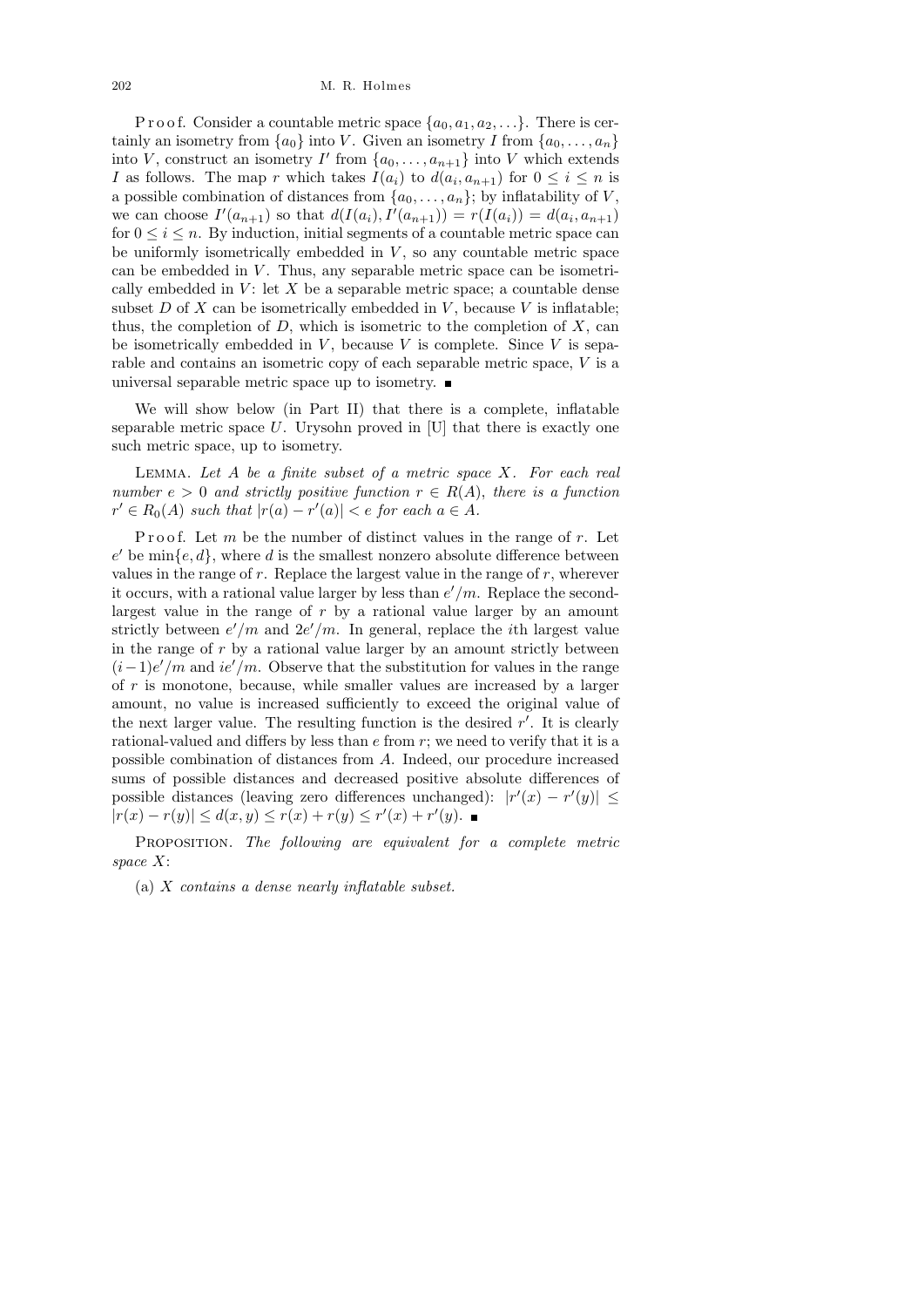(c) For each compact subspace A of X, there are points at all possible combinations of distances from A in X.

P r o o f. That (c) implies (b) and (b) implies (a) are obvious. It suffices to show that (a) implies (c).

Suppose that  $X$  is a metric space with a nearly inflatable dense subset D. We will construct a sequence  $\{p_1, p_2, \ldots\}$  of points of X, a sequence  ${A_1, A_2, \ldots}$  of compact subsets of X, a sequence  ${r_1, r_2, \ldots}$  with  $r_i$  and element of  $R(A_i)$ , and a sequence  $\{B_1, B_2, \ldots\}$  of finite subsets of D.

Let e be a positive real number and set  $A_1 = A$ . Let  $r = r_1$  be a strictly positive element of  $R(A)$ . Extend r to the whole of X by defining  $r(x) = \max_{a \in A} |r(a) - d(a, x)|$  for each  $x \in X$ ; it is easy to verify that this is a strictly positive element of  $R(X)$ . Let  $B_1$  be a finite subset of D which contains elements within  $e/6$  of each element of A. Use the Lemma to find an  $r' \in R_0(B_1)$  which differs from  $r|B_1$  by less than  $e/6$ ; there is a point  $p_1 \in D$  such that  $d(p_1, b) = r'(b)$  for each  $b \in B_1$ . Observe that  $d(p_1, a)$ , for  $a \in A$ , differs from  $d(p_1, b) = r'(b)$  for some  $b \in B_1$  by less than  $e/6$ ,  $|r'(b) - r(b)| < e/6$ , and  $|r(b) - r(a)| < e/6$ , so  $|d(p_1, a) - r(a)| < e/2$ .

We continue the construction inductively as follows. When we have constructed  $A_1$  and  $p_i$ , where for each  $a \in A_i$ ,  $|d(a, p_i) - r_i(a)| < e/2^i$ , we define  $A_{i+1}$  as  $A_i \cup \{p_i\}$  and  $r_{i+1}$  as  $r_i \cup \{(p_i, e/2^i)\}\$ , which is easily seen to belong to  $R(A_{i+1})$ . We extend  $r_{i+1}$  to X as above. We choose  $B_{i+1}$  to be a finite subset of D containing points within  $1/(3 \cdot 2^{i+1})$  of each point of  $A_{i+1}$ . We choose  $r' \in R_0(B_{i+1})$  approximating  $r_{i+1}$  within  $1/(3 \cdot 2^{i+1})$  and let  $p_{i+1}$ be a point in D at distance  $r'(b)$  from each point b of  $B_{i+1}$ . We show as above that  $|d(p_{i+1}, a) - r_{i+1}(a)| < 1/2^{i+1}$  for each  $a \in A_{i+1}$ . This allows us to continue the induction. Note that  $d(p_i, p_{i+1})$  differs by less than  $1/2^{i+1}$ from  $r_{i+1}(p_i) = 1/2^i$ .

The sequence of  $p_i$ 's is a Cauchy sequence, so must converge to a point  $p$ , and it is obvious that  $d(a, p) = r(a)$  for each  $a \in A$ , since the sequence of  $d(a, p_i)$ 's must converge to  $d(a, p)$ , and  $|d(a, p_i) - r(a)| < 1/2^i$ .

THEOREM (following Urysohn as extended by Huhunaishvili). The following are equivalent for a complete separable metric space U:

 $(a)$  U is inflatable.

(b) If X is a separable metric space and A its compact subset, then any isometric embedding of A into U can be extended to an isometric embedding of  $X$  into  $U$ .

(c) If V is a complete inflatable separable metric space and A is a compact subset of V, then any isometric embedding of A into U can be extended to an isometric embedding of V onto U.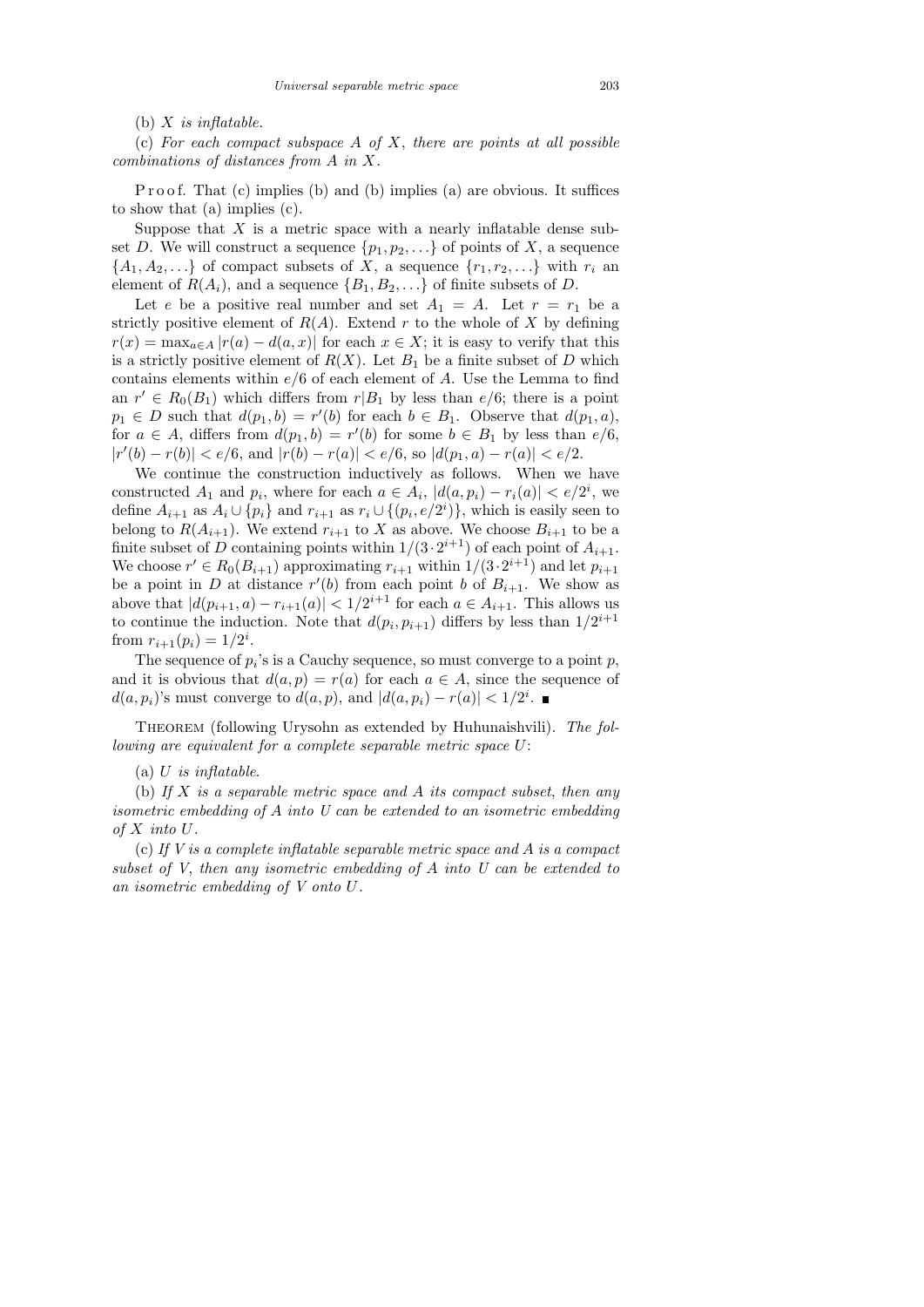Corollary. There is at most one complete inflatable separable metric space  $U$ , up to isometry, and it is characterized up to isometry by the facts that it is a separable metric space and that any isometry from a subset of a compact metric space  $X$  into  $U$  can be extended to an isometry from the whole of X into U.

Proof of Theorem and Corollary. We prove first that (a) implies (c).

Let  $U$  and  $V$  be complete inflatable separable metric spaces. Let the compact subset A of V be the domain of any isometry I into U. Let  $\{a_1, a_2, \ldots\}$ be a countable dense subset of  $V - A$ . Let  $\{b_1, b_2, \ldots\}$  be a countable dense subset of  $U - I[A]$ . Choose a point  $p \in U$  such that  $d(p, I(x)) = d(a_1, x)$ for each  $x \in A$ ; such a point exists by part (c) of the Proposition. Choose a point  $q \in V$  such that  $d(q, x) = d(b_1, I(x))$  for each  $x \in A$ . Extend I by setting  $I(a_1) = p$  and  $I(q) = b_1$ . This completes the first step of the construction. At the *i*th step, when  $I(a_j)$  and  $I^{-1}(b_j)$  have been defined for each  $j < i$ , choose p such that  $d(p, I(x)) = d(a_i, x)$  for each x in the domain of I (including points of A,  $a_j$ 's for  $j < i$ , and  $I^{-1}(b_j)$ 's for  $j < i$ ). Choose q such that  $d(q, x) = d(b_i, I(x))$  for each x in the same domain. Extend I by setting  $I(a_i) = p$  and  $I(q) = b_i$ . This process enables us to extend I to an isometry from a dense subset of  $V$  onto a dense subset of  $U$ , and thus to an isometry from  $V$  onto  $U$ .

We can now prove that (a) implies (b). Suppose that  $A$ , a compact subset of a separable metric space  $X$ , can be embedded isometrically in  $U$ . We know (by the Observation above) that  $X$  can be embedded isometrically in any complete inflatable separable  $V$ . Thus, we can consider the space X to be included in  $V$ , and use the proof that (a) implies (c) to show that the embedding of  $A$  into  $U$  can be extended to an embedding of  $V$  onto  $U$ , which can be restricted to an embedding of  $X$  into  $U$  extending the original embedding of A.

That (b) implies (a) is immediate. That (c) implies (a) and the Corollary follow easily once the existence of a complete inflatable metric space is established (see below). The alternate characterization of U holds by the Theorem. To see that the property given implies completeness, consider an isometric embedding of a Cauchy sequence in  $U$ ; it could be extended to an isometric embedding of the Cauchy sequence with its limit point. To see that the property given implies inflatability, consider an embedding of all but one point of a finite metric space into  $U$ .

The results listed above were established by Urysohn and Huhunaishvili. Urysohn used the property which we call "inflatability" to motivate his construction of  $U$ . He also used it to prove that  $U$  is "metrically homogeneous with respect to finite sets"—that every isometry from a finite subset of U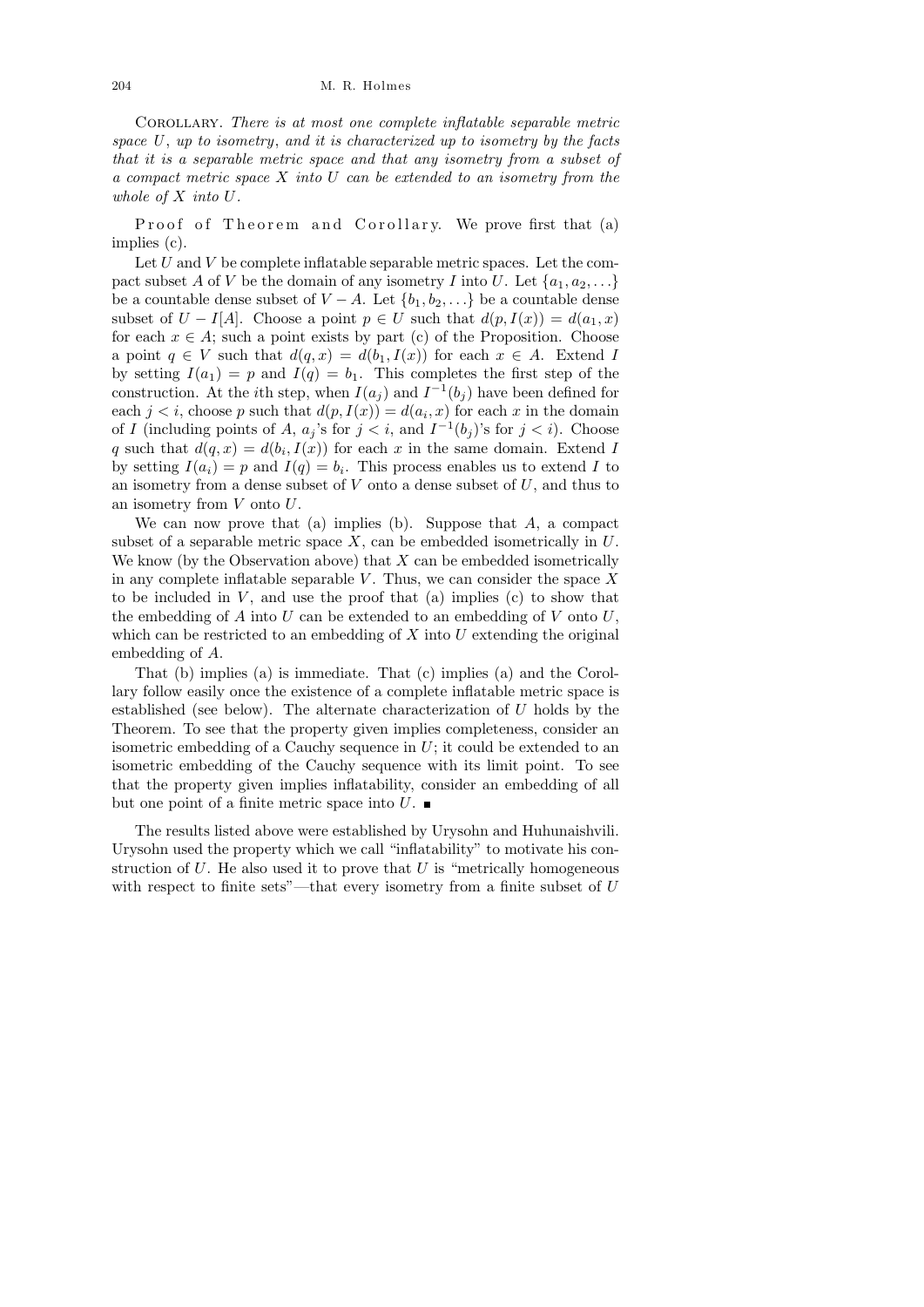to a finite subset of  $U$  extends to an isometry from  $U$  onto  $U$ . Urysohn proved that  $U$  is uniquely characterized up to isometry by the facts that it is complete, metrically homogeneous with respect to finite sets, and is a universal separable metric space up to isometry; implicit in his proof is an argument that  $U$  is uniquely characterized as complete, inflatable and separable. Joiner proved that  $U$  is metrically homogeneous with respect to Cauchy sequences, but Huhunaishvili had already shown that  $U$  is metrically homogeneous with respect to compact sets (part (c) with  $U = V$ ), from which the extensions of properties of  $U$  from finite to compact sets easily follow. The fact that Joiner presents in [J] an easy consequence of the work presented almost twenty years earlier in [H] was an indication to us that it was advisable to summarize all this work here.

An interesting question raised by Urysohn is whether completeness can be dropped from his characterization of  $U$ —must any universal separable metric space up to isometry which is metrically homogeneous with respect to finite sets be isometric to  $U$ ? This question has been answered in the negative in the unpublished note [Z] of Martin Ziegler. It seems that E. Rothacker independently found the results of Huhunaishvili in 1976, but did not publish his findings.

II. The construction of U inside  $C[0, 1]$ . In this part we will construct an inflatable subspace of  $C[0, 1]$ , the space of continuous functions from [0,1] to the reals with the supremum metric  $d(f, g) = \sup_{t \in [0,1]} |f(t)$  $g(t)$ .  $C[0, 1]$  is known to be a universal separable metric space up to isometry by a theorem of Banach and Mazur (see [B], [B-P] and Part III below). The construction provides another proof of this result.

DEFINITION. If S is a set of functions in  $C[0, 1]$ , and r is a possible combination of distances from  $S$ , we define the functions  $A_r$  and  $B_r$  in  $C[0, 1]$  by  $A_r(x) = \sup_{f \in S} f(x) - r(f)$  and  $B_r(x) = \inf_{f \in S} f(x) + r(f)$ . Note that  $A_r(x)$  will be the smallest value that a function with distance  $r(f)$  from each  $f \in S$  could have at x, and  $B_r(x)$  will be the largest.  $A_r$ and  $B_r$  can only be assumed to be continuous functions if S is finite or satisfies other special conditions. The notation is adequate because  $S$  can be determined from r.

LEMMA 0. If r is a possible combination of distances from  $\{f_1, \ldots, f_n\}$ , a finite set of functions in C[0,1], then  $A_r$  and  $B_r$  are continuous functions,  $A_r(x) \leq B_r(x)$  for each  $x \in [0,1]$ ,  $d(A_r, f_i) \leq r(f_i)$  for each  $i \leq n$ , and  $d(B_r, f_i) \leq r(f_i)$  for each  $i \leq n$ .

## P r o o f. Omitted.

Lemma 1. There are points at all possible combinations of distances from a finite subset  $\{f_1, \ldots, f_n\}$  of  $C[0,1]$  exactly if for each  $i \leq n$  there is an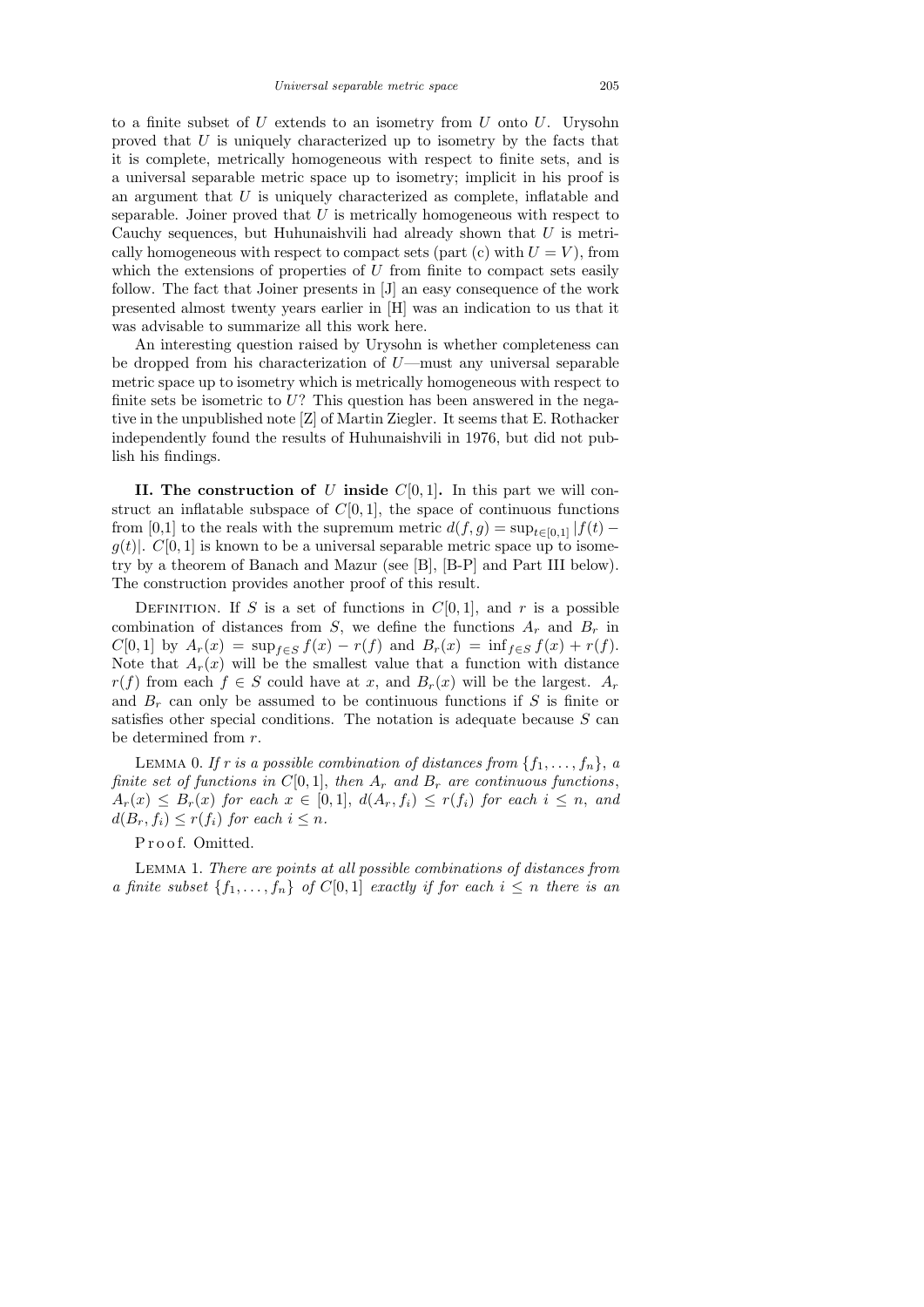$s_i = \pm 1$  and an  $x_i \in [0,1]$  such that  $f_j(x_i) = f_i(x_i) + s_i d(f_i, f_j)$  for each  $j \leq n$ , in other words, exactly if for each  $f_i$  there is  $x_i \in [0,1]$  such that each other  $f_i$  takes on a value at  $x_i$  as large as its distance from  $f_i$  permits, or such that each other  $f_i$  takes on a value at  $x_i$  as small as its distance from  $f_i$  permits.

P r o o f. Let D be the diameter of  $\{f_1, \ldots, f_n\}$ . Let  $r_i$  be the function which takes each  $f_j$  to  $(3/2)D - d(f_i, f_j)$ . It is straightforward to establish that  $r_i$  is a possible combination of distances from  $\{f_1, \ldots, f_n\}$ . Thus, if there is a point at every possible combination of distances from the  $f_i$ 's, there is a function  $g_i \in C[0,1]$  such that  $d(g_i, f_j) = (3/2)D - d(f_i, f_j)$  for each j. In particular,  $d(g_i, f_i) = (3/2)D$ . Thus, there is a point  $x_i$  such that  $|g_i(x_i) - f_i(x_i)| = (3/2)D$ , i.e.,  $g_i(x_i) - f_i(x_i) = s_i(3/2)D$ , where  $s_i = \pm 1$ . Suppose  $s_i = 1$ . Then  $g_i(x_i) = f_i(x_i) + (3/2)D$ , and so  $f_i(x_i) + d(f_i, f_j) \ge$  $f_j(x_i) \ge g_i(x_i) - d(g_i, f_j) = f_i(x_i) + (3/2)D - ((3/2)D - d(f_i, f_j)) = f_i(x_i) +$  $d(f_i, f_j)$ , for each  $j \leq n$ . The proof for  $s_i = -1$  is exactly analogous, with suitable interchange of signs and senses of inequalities.

If for each  $f_i$  there are  $x_i$  and  $s_i$  as described, and r is a possible combination of distances from the  $f_i$ 's, choose a continuous function h from [0, 1] to  $[-1, 1]$  such that  $h(x_i) = s_i$  for each  $i \leq n$ . Define  $g(x) =$  $((1-h(x))/2)A_r(x) + ((1+h(x))/2)B_r(x)$ . Since  $A_r(x) \leq g(x) \leq B_r(x)$  for all x by Lemma 0 and the fact that g is a convex combination of  $A_r$  and  $B_r$ ,  $d(g, f_i) \leq r(f_i)$  for each  $i \leq n$ . Now consider  $g(x_i)$ . We have  $h(x_i) = s_i$ , so if  $s_i = 1$ ,  $g(x_i) = B_r(x_i)$ , and if  $s_i = -1$ ,  $g(x_i) = A_r(x_i)$ . If  $s_i = 1$ , then  $B_r(x_i)$  is the minimum of expressions of the form  $f_i(x_i) + r(f_i) =$  $f_i(x_i) + d(f_i, f_j) + r(f_j) \geq f_i(x_i) + d(f_i, f_i) + r(f_i) = f_i(x_i) + r(f_i)$ , because  $r(f_i) - r(f_j) \leq d(f_i, f_j)$  by the definition of a possible combination of distances. Thus  $g(x_i) = f_i(x_i) + r(f_i)$ . The proof that  $g(x_i) = A_r(x_i)$  $f_i(x_i) - r(f_i)$  when  $s_i = -1$  is analogous. It follows that  $d(g, f_i) = r(f_i)$  for each  $i \leq n$ .

It is an immediate consequence of this lemma that  $C[0, 1]$  is not inflatable. If it were, then there would be points at every possible combination of distances from every finite subset of  $C[0, 1]$ . Consider the constant functions  $f_1(x) = 0$ ,  $f_2(x) = 1$ , and  $f_3(x) = 2$ . If there were points at every possible combination of distances from these, there would be a point  $x_2 \in [0,1]$  such that  $f_1(x_2)$  and  $f_3(x_2)$  would either both be greater than  $f_2(x_2)$  or both be less than  $f_2(x_2)$ , by the Lemma. This is absurd. A possible combination of distances which is not realized is distance 1 from  $f_1$ , distance 1 from  $f_2$ , and distance 1 from  $f_3$  (since the only function at distance 1 from  $f_1$  and  $f_3$  is  $f_2$  itself).

The condition of Lemma 1 is a necessary but not a sufficient condition for a finite collection of functions in  $C[0, 1]$  to be a subset of an inflatable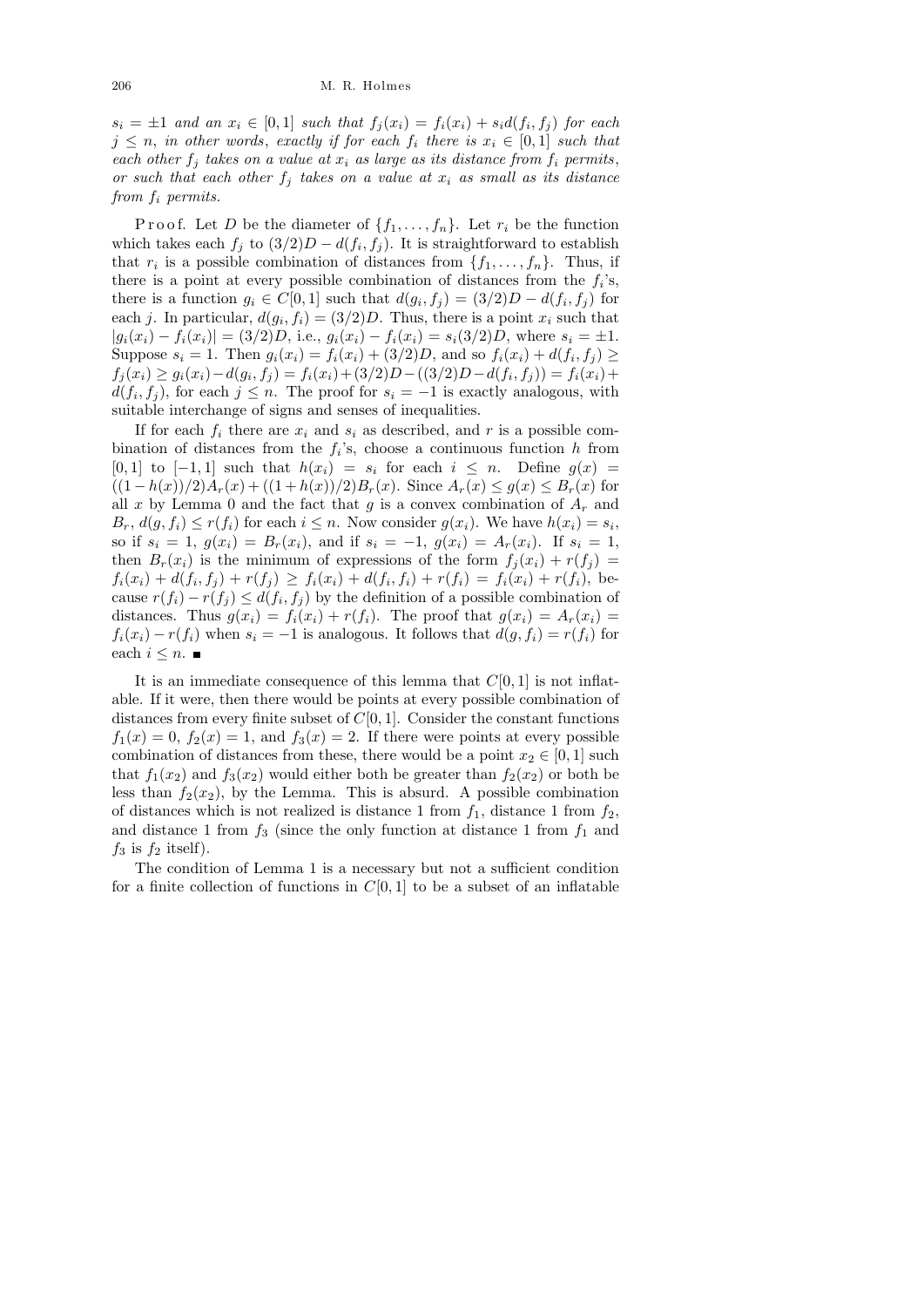metric subspace of  $C[0, 1]$ . A stronger necessary condition, which is still not quite sufficient, will be given now. It will be assumed from this point on that the constant zero function 0 belongs to any inflatable subset of  $C[0, 1]$  discussed; all other inflatable sets can be obtained from inflatable sets containing 0 by a simple translation. For each  $f \in C[0, 1]$ , we define  $|f| = d(0, f)$ . (We may write this ||f|| when we want to be careful to avoid confusion between norms of functions and absolute values of numbers.)

DEFINITION. A *possible combination of values* for a set  $A$  of functions in  $C[0,1]$  is a function r from A to the reals such that  $|r(f)| \leq |f|$  for each  $f \in A$  and  $|r(f) - r(g)| \leq d(f, g)$  for each  $f, g \in A$ . This is equivalent to the notion of "restriction to A of a Lipschitz function with constant  $\leq 1$  on A ∪ {0} which sends 0 to 0". Note that for any  $x \in [0,1]$ , the function  $r_x$ which takes each  $f \in A$  to  $f(x)$  is a possible combination of values for A. A set A of functions in  $C[0, 1]$  takes on half of all possible combinations of *values* if and only if for each possible combination of values  $r$  for  $A$  there is an  $x \in C[0,1]$  and an  $s = \pm 1$  such that  $f(x) = sr(f)$  for each  $f \in A$ .

LEMMA 2. If a finite subset  $\{f_1, \ldots, f_n\}$  of  $C[0,1]$  is a subset of an inflatable metric subspace of  $C[0,1]$  which contains **0**, then it takes on half of all possible combinations of values.

P r o o f. Let r be a possible combination of values for the  $f_i$ 's. Let D be the diameter of the set consisting of the  $f_i$ 's and **0**. Then the function which sends 0 to  $(3/2)D$  and each  $f_i$  to  $(3/2)D + r(f_i)$  is a possible combination of distances from this set. Since  $\mathbf 0$  and the  $f_i$ 's all belong to the same inflatable subset of  $C[0, 1]$ , there is a function g in the inflatable subset of  $C[0, 1]$  such that  $d(g, 0) = (3/2)D$  and  $d(g, f_i) = (3/2)D + r(f_i)$  for each  $i \leq n$ . There are points at all possible combinations of distances from the set consisting of  $\mathbf{0}$ , g and the  $f_i$ 's, since it is a finite subset of an inflatable space. By Lemma 1, there is an  $x_g \in [0,1]$  and an  $s_g = \pm 1$  such that  $\mathbf{0}(x_g) = g(x_g) + s_g(3/2)D$  and  $f_i(x_g) = g(x_g) + s_g((3/2)D + r(f_i)).$  Since 0 is the constant zero function, we have  $g(x_q) = -s_q(3/2)D$ , whereupon we have  $f_i(x_q) = s_q r(f_i)$ .

The converse of Lemma 2 is not true; not all sets of functions which take on half of all possible combinations of values are subsets of inflatable sets in  $C[0, 1]$ —but we are on the right track.

DEFINITION. If S is a metric subspace of  $C[0, 1]$  and g is a function in  $C[0, 1]$  such that  $|g| = 1$ ,  $d(f, g) = 1 + |f|$  for each  $f \in S$ , and  $S \cup \{g\}$  takes on half of all possible values, we say that  $g$  inflates  $S$ .

Remark. A function g inflates the subset A of  $C[0,1]$  iff  $|g|=1$  and for any  $t \in [-1,1]$  and for any  $r \in R(A)$  there exist  $s = \pm 1$  and  $x \in [0,1]$ such that  $g(x) = st$  and  $f(x) = sr(f)$  for each  $f \in A$ .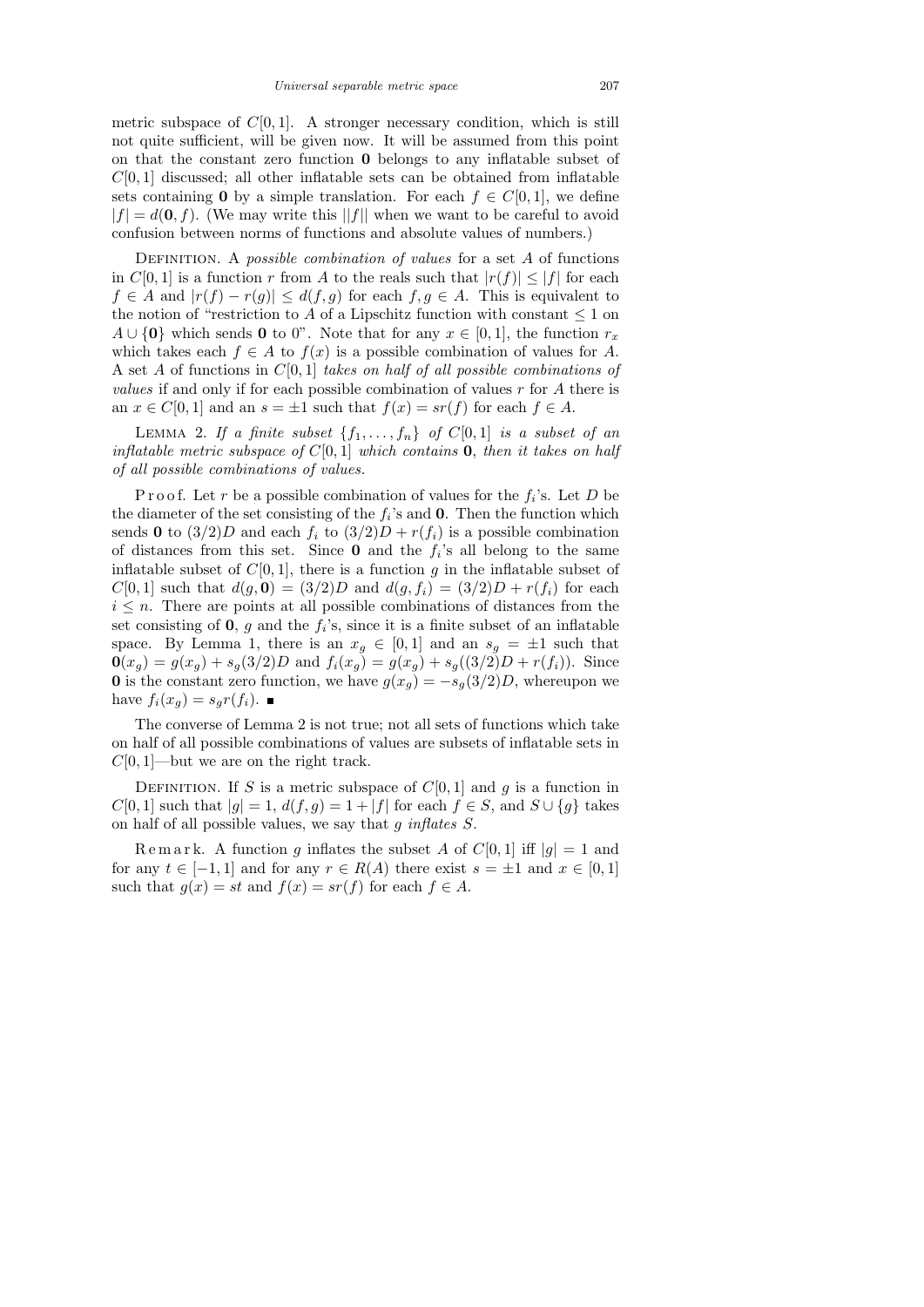LEMMA 3. Suppose g inflates S and h is a map from  $[-1, 1]$  onto  $[-1, 1]^2$ , with  $h(t) = (h_1(t), h_2(t))$  and h odd, that is,  $h(-t) = (-h_1(t), -h_2(t))$ . Define the functions g' and g'' by  $g'(t) = h_1(g(t))$  and  $g''(t) = h_2(g(t))$ . If T is any set of functions such that  $T$  takes on half of all possible combinations of values and the value of any function in  $T$  is an odd function of the values of  $g''$  and the functions of S, then  $g'$  inflates T. In particular,  $g'$  inflates S.

P r o o f. Certainly  $|g'| = 1$  and, given  $r \in R(T)$  and  $t \in [-1, 1]$ , there exist  $s = \pm 1$  and  $x \in [0, 1]$  such that  $g(x) = st$  and  $f(x) = sr(f)$  for  $f \in T$ . Take  $u \in [0,1]$  so that  $h(u) = (st, g''(x))$  and apply the Remark to get  $y \in [0,1]$  and  $s' = \pm 1$  such that  $f(y) = s'f(x) = s'sr(f)$  for  $f \in S$  and  $g(y) = s'u$ . Then  $g'(y) = h_1(g(y)) = h_1(us') = s'st$ . Similarly, the values of the functions in T being odd functions of the values of  $g''$  and of the values of the functions in S, it follows easily that  $f(y) = f(x) = s'sr(f)$  for  $f \in T$ . By the Remark, it follows that  $g'$  inflates  $T$ .

LEMMA 4. Given a metric subspace  $S$  of  $C[0,1]$ , a function  $g$  which inflates S, and a possible combination of distances r from a finite subset  $\{f_1, \ldots, f_n\}$  of S, we can find a function  $f_{n+1} \in C[0,1]$  such that  $d(f_i, f_{n+1}) = r(f_i)$  for each  $i \leq n$ , and a function g' which inflates  $S \cup$  ${f_{n+1}}.$ 

P r o o f. We extend r to the whole of S by the definition  $r(f)$  =  $\min_{i\leq n} d(f, f_i) + r(f_i)$ . It is straightforward to check that the functions  $A_r$  and  $B_r$  are unaffected by this extension.

Let  $h = (h_1, h_2)$  be an odd map from  $[-1, 1]$  onto  $[-1, 1]^2$ . Define  $g'(x) = h_1(g(x)),$   $g''(x) = h_2(g(x)),$  and  $f_{n+1}(x) = ((1 - g''(x))/2)A_r(x) +$  $((1+g''(x))/2)B_r(x)$ . Since  $A_r(x) \le f_{n+1}(x) \le B_r(x)$  for each x, we have  $d(f_i, f_{n+1}) \leq r(f_i)$  for each  $i \leq n$ .

Fix  $i \leq n$ . The function which takes  $f_j$  to  $d(f_i, f_j) - |f_i|$  and g to any value  $t \in [-1, 1]$  is a possible combination of values for these functions. Choose t so that  $h_2(t) = 1$ . Thus there is an  $x_i \in [0,1]$  and an  $s_i = \pm 1$ such that  $f_j(x_i) = s_i(d(f_i, f_j) - |f_i|)$  and  $g(x_i) = s_i t$ , which implies that  $g''(x_i) = h_2(s_i t) = s_i$ . It follows that if  $s_i = 1$ ,  $f_{n+1}(x_i) = B_r(x_i)$ , and if  $s_i = -1$ ,  $f_{n+1}(x_i) = A_r(x_i)$ . In the case where  $s_i = 1$ , we have  $f_{n+1}(x_i) =$  $B_r(x_i)$ , which is the minimum of expressions of the form  $f_j(x_i) + r(f_j) =$  $d(f_i, f_j) - |f_i| + r(f_j) \geq d(f_i, f_i) - |f_i| + r(f_i) = f_i(x_i) + r(f_i)$ , because  $d(f_i, f_j) \ge r(f_i) - r(f_j)$ . This forces  $d(f_i, f_{n+1}) = r(f_i)$ . The proof for the case  $s_i = -1$  is symmetrical.

Now we need to show that  $S \cup \{f_{n+1}\}\$  takes on half of all possible combinations of values. Let  $R$  be such a possible combination of values. Let  $A_R = \max_{f \in S} R(f) - r(f)$  and let  $B_R = \min_{f \in S} R(f) + r(f)$ . Then  $A_R$  and  $B_R$  are lower and upper bounds respectively on the possible values of  $R(f_{n+1})$  given the values of  $R(f)$  for  $f \in S$ . Let  $c =$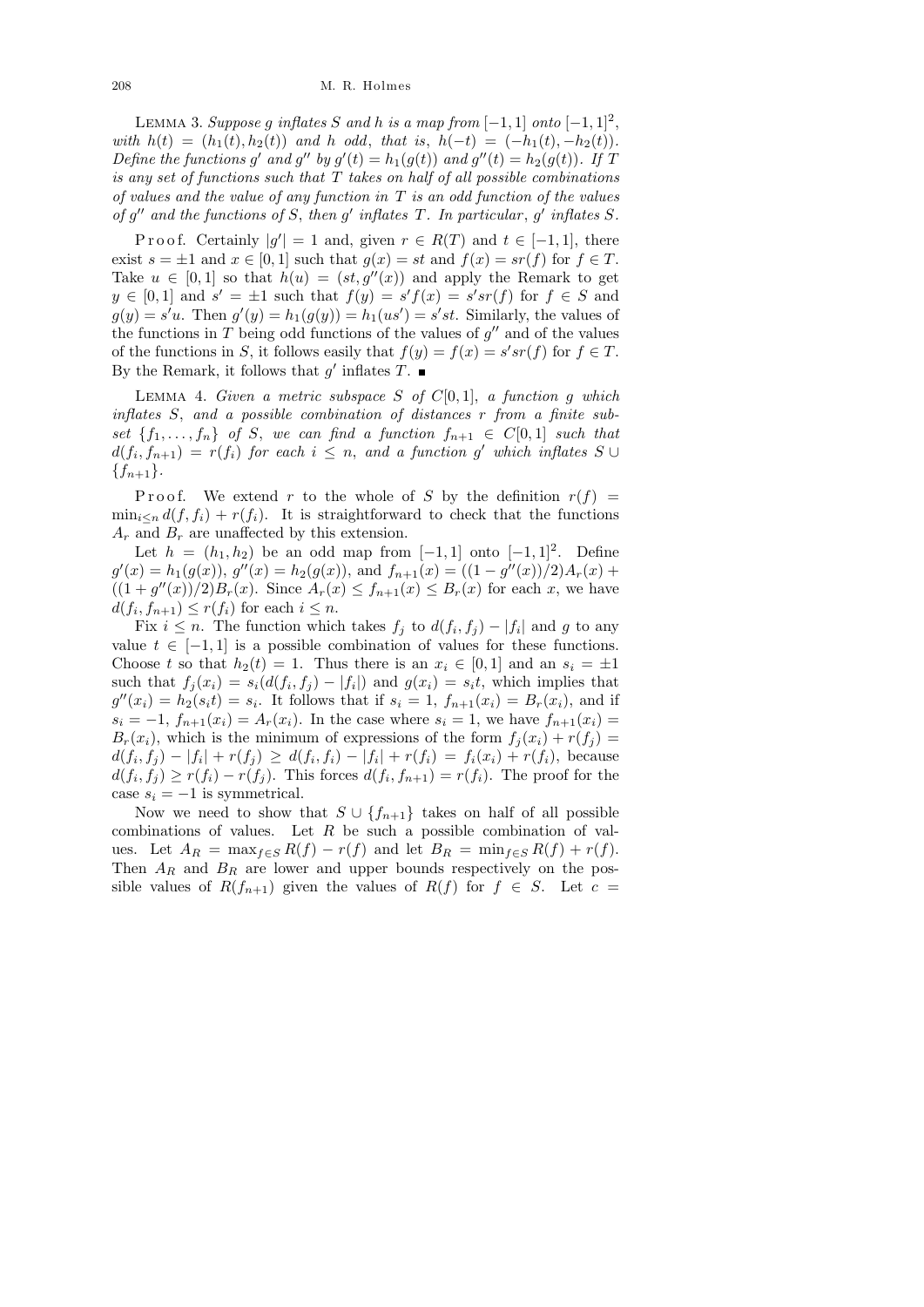$(R(f_{n+1}) - A_R)/(B_R - A_R)$ . Let  $C = 2c - 1$ . C is a quantity between −1 and 1 whose value is determined in an affine manner by the position of  $R(f_{n+1})$  in the interval  $[A_R, B_R]$ . Now define  $R'$ , a possible combination of values for  $\{f_1, \ldots, f_n, g\}$ , by  $R'(f_i) = R(f_i)$  for each  $i \leq n$ and  $R'(g) = t$ , where  $h_2(t) = C$ . Thus, there is an  $x \in [0,1]$  and an  $s = \pm 1$  such that  $f_i(x) = sR(f_i)$  for each  $i \leq n$ , and  $g(x) = t$ , so that  $g''(x) = sC$ . When  $s = 1$ ,  $A_r(x) = A_R$  and  $B_r(x) = B_R$ , and, symmetrically,  $A_r(x) = -B_R$  and  $B_r(x) = -A_R$  when  $s = -1$ . In the case where s = 1, we get  $f_{n+1}(x) = ((1-C)/2)A_R + ((1+C)/2)B_R = R(f_{n+1})$  by choice of C. When  $s = -1$ , we get  $f_{n+1}(x) = -R(f_{n+1})$  in a symmetrical fashion. Thus  $S \cup \{f_{n+1}\}\$  takes on half of all possible combinations of values. Since the value of  $f_{n+1}$  is an odd function of the values of S and  $g''$ , g' inflates  $S \cup \{f_{n+1}\}\$  by Lemma 3. ■

LEMMA 5. If A is a subset of  $C[0, 1]$ , and any finite subset of A takes on half of all possible combinations of values, then A takes on half of all possible combinations of values.

P r o o f. Let  $A_0$  be a countable dense subset of A. Let  $A_n$ , for each positive integer n, be a set with n elements, with  $A_n \subset A_{n+1}$  for each n and  $\bigcup_{n>0} A_n = A_0$ . Let f be a possible combination of values for A. For each n, there is a  $t_n \in [0,1]$  and an  $s_n = \pm 1$  such that  $a(t_n) = s_n f(a)$  for each  $a \in A_n$ . Let  $s = \pm 1$  be chosen to equal  $s_n$  for infinitely many n; let T be the set of  $t_n$ 's for which  $s_n = s$ . Let t be a cluster point of T; it is obvious that  $a(t) = sf(t)$  for each  $a \in A$ .

COROLLARY TO LEMMA 5. An inflatable metric subspace of  $C[0, 1]$  which contains 0 takes on half of all possible combinations of values.

Note that Lemmas  $0-4$  are all true if we use instead of  $C[0, 1]$  any space of functions from a set to the reals with the supremum metric in which the distance  $d(f, g)$  between any two functions in the space is actually equal to  $|f(x) - g(x)|$  for some x in the set. In particular,  $C[0, 1]$  can be replaced by the space of continuous functions from any compact metric space to the reals under the supremum metric (Lemma 5 will also hold in this case).

Now we will prove that there is a complete inflatable metric subspace of  $C[0, 1]$ , which will be a universal separable metric space up to isometry. This also implies that  $C[0, 1]$  itself is a universal separable metric space up to isometry.

### THEOREM 1. There is a complete inflatable metric subspace U of  $C[0, 1]$ .

P r o o f. Let X be any finite or countable metric subspace of  $C[0, 1]$  such that there is a function g which inflates  $X$ . There are such subspaces: for instance, let  $h = (h_1, h_2)$  be a map from  $[0, 1]$  onto  $[-1, 1]^2$ , let  $X = \{h_1\}$ and let  $g = h_2$ .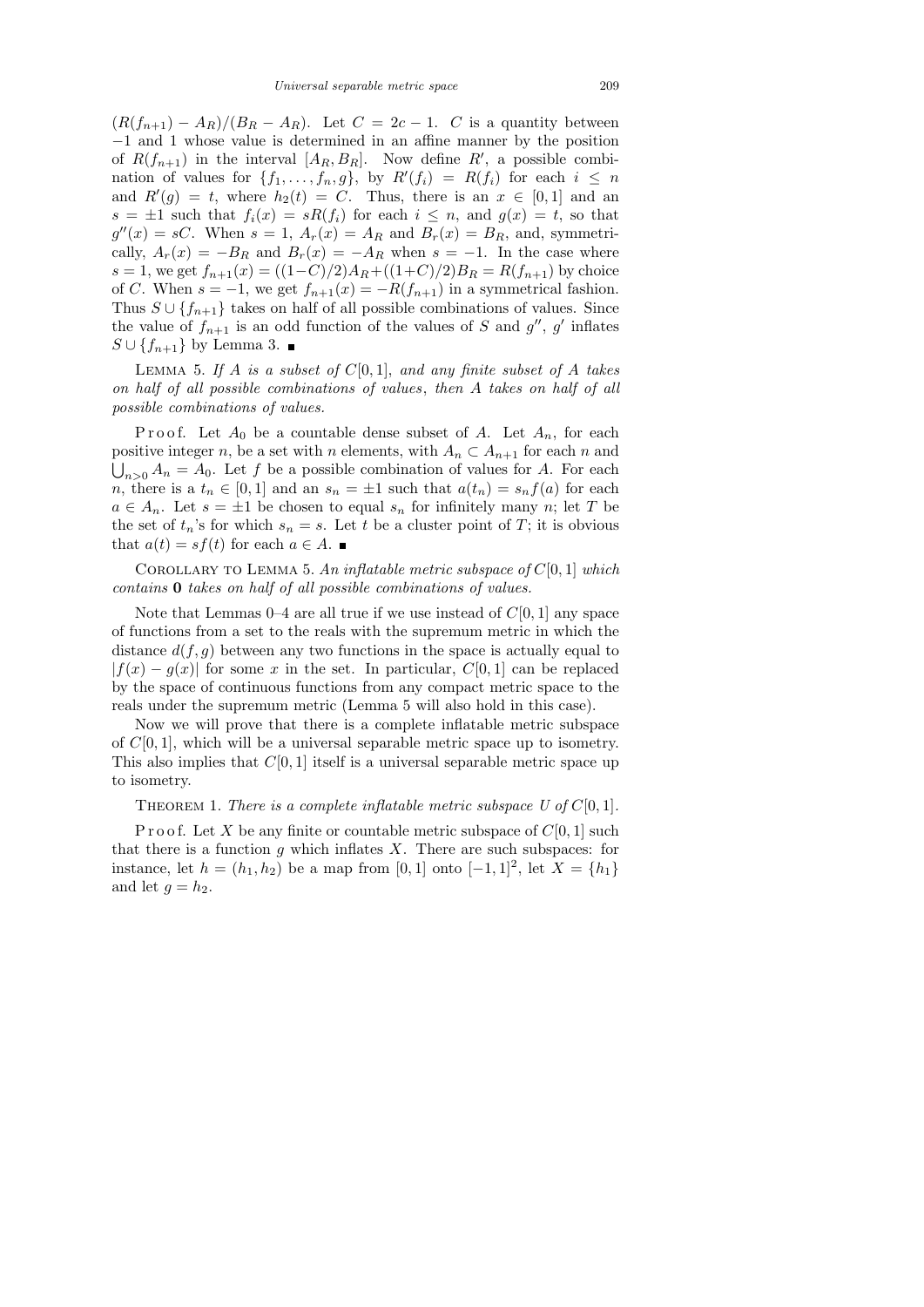We construct a countable metric subspace  $X_*$  of  $C[0, 1]$  such that there are points in  $X_*$  at every possible combination of rational distances from each finite subset of X, and there is a function  $g'$  which inflates  $X_*$ .

Let  $h = (h_1, h_2)$  be an odd map from  $[-1, 1]$  onto  $[-1, 1]^2$ . Define g' and  $g_1$  by  $g'(x) = h_1(g(x))$  and  $g_1(x) = h_2(g(x))$  for each  $x \in [0,1]$ . List all possible combinations of rational distances (possible combinations of distances whose ranges lie entirely in the positive rationals) from finite subsets of X; these make up a countable set  $\{r_1, r_2, \ldots\}$ . The function  $g_1$  inflates X by Lemma 3; thus, by Lemma 4, there is a function  $f_1 \in C[0,1]$  such that  $d(f, f_1) = r_1(f)$  for each f in the domain of  $r_1$ , and a function  $g_2$  which inflates  $X \cup \{f_1\}$ . By the second part of Lemma 3, g' also inflates  $X \cup \{f_1\}$ , if  $f_1$  and  $g_2$  are constructed as described in Lemma 4. Repeat this process, at the *i*th step finding a function  $f_i$  such that  $d(f, f_i) = r_i(f)$  for each f in the domain of  $r_i$  and a function  $g_{i+1}$  which inflates  $X \cup \{f_1, \ldots, f_n\}$ , with  $g'$ also inflating  $X \cup \{f_1, \ldots, f_n\}$ , since the values of each  $f_i$  are odd functions of the values of the functions in X and the value of  $g''$ , if the  $f_i$ 's and  $g_i$ 's are constructed as in Lemma 4.

 $X \cup \{f_1, f_2, \ldots\}$  is the desired  $X_*$ . By Lemma 5 and the construction, g' inflates  $X_*$ . It is obvious from the construction that  $X_*$  contains points at all possible combinations of rational distances from each finite subset of  $X$ , and that  $X_*$  is countable.

We construct a space  $X_i$  for each positive integer i, with  $X_1 = X$ ,  $X_2 = X \cup X_*$ , and  $X_{i+1} = X_i \cup (X_i)_*$  for each positive integer *i*. The union  $\bigcup_{i\in\mathbb{N}} X_i$  will be denoted by  $U_0$ . It is clear that  $U_0$  contains points at every possible combination of rational distances from each finite subset of  $U_0$ ; any finite subset of  $U_0$  is a subset of some  $X_i$ , and  $X_{i+1}$  contains points at every possible combination of rational distances from each finite subset of  $X_i$ . Let U be the completion of  $U_0$ ; U is a complete inflatable separable metric space by the Proposition of Part I.

THEOREM 2. A finite set of functions  $\{f_1, \ldots, f_n\}$  is a subset of an inflatable subset of  $C[0, 1]$  containing **0** if and only if there is a function g which inflates  $\{f_1, \ldots, f_n\}$ .

P r o o f. If  $\{f_1, \ldots, f_n\}$  is a subset of an inflatable subset V of  $C[0,1]$ , then there are points in  $V$  at all possible combinations of distances from  $\{0, f_1, \ldots, f_n\}$ . The function r which takes 0 to 1 and  $f_i$  to  $1 + |f_i|$  for each  $i \leq n$  is a possible combination of distances. Thus, there is a function  $g \in V$  at distance 1 from 0 and distance  $1 + |f_i|$  from  $f_i$  for each i. Since  ${f_1, \ldots, f_n, g}$  is a subset of the inflatable subset V of  $C[0, 1]$ , it takes on half of all possible combinations of values.

Suppose  $\{f_1, \ldots, f_n, g\}$  takes on half of all possible combinations of values,  $|g| = 1$ , and  $d(g, f_i) = 1 + |f_i|$  for each  $i \leq n$ . We can suppose without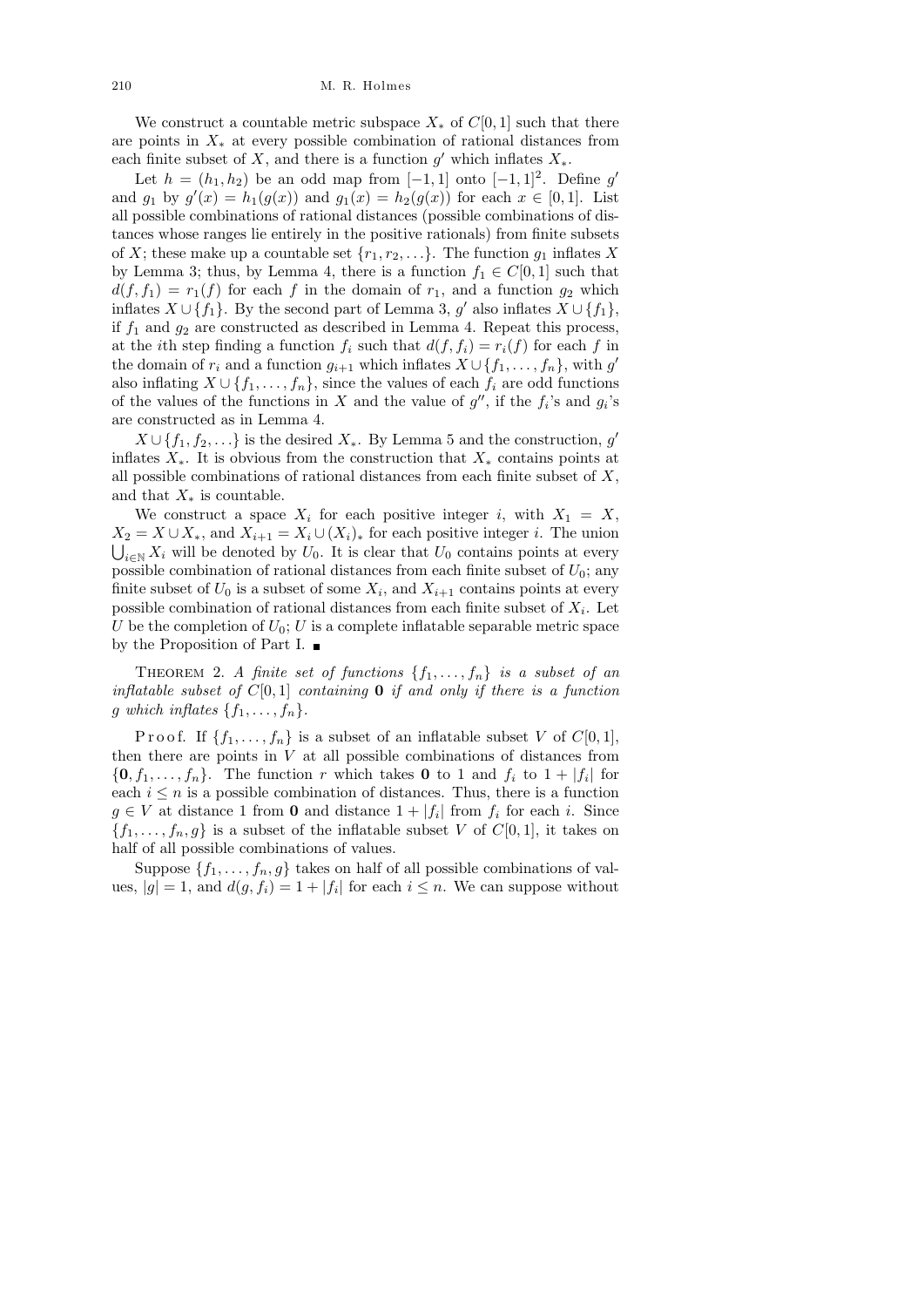loss of generality that  $f_1 = 0$ , because if any finite subset of  $C[0, 1]$  has these properties, its union with  $\{0\}$  has them as well. Carry out the construction of U in Theorem 1, using the set of  $f_i$ 's as X and g as g, to construct a complete inflatable metric subspace of  $C[0, 1]$  containing the finite set.

A corollary of Theorem 2 is that a function is an element of an inflatable subset of  $C[0, 1]$  if and only if it is a component of a map from  $[0, 1]$  onto a square  $[-a, a]^2$  whose range includes  $(x, y)$  or  $(-x, -y)$  for each  $x, y \in$  $[-a, a]$ . We call such a map a *half-square-filler*. The corollary is proved by examination of the case of Theorem 2 where the set of functions has only one element; this implies immediately that the map  $(f_1, g)$  "half-fills" the product of  $[-|f_1|, |f_1|]$  and  $[-1, 1]$ ; replace g by  $|f_1|$ g to get a halfsquare-filler with first component  $f_1$ . The converse is established by first linearly compressing a half-square-filler to a map "half-filling" a product one of whose terms is  $[-1, 1]$ , then observing that the components of such a map satisfy the conditions of the Theorem.

We remark without the (tedious) proof that a slight modification of the construction proves "reversible"; every copy of U in  $C[0, 1]$  which contains 0 is obtainable by the modified construction, by choosing parameters of the construction appropriately. The modification is to use as possible combinations of rational distances in the construction of each  $X_*$  only those in which the inequalities are strict. It then proves possible to recover the functions used in the construction from an isometric copy of the modified  $U_0$  in  $C[0, 1]$ , and the closure of the modified  $U_0$  is still U.

III. The Banach–Mazur theorem and Sierpiński's question. In [S], Sierpiński gave a proof that  $C[0, 1]$  is a universal separable metric space up to isometry. His proof was somewhat more elementary than the original proof of Banach and Mazur, but it still involved the use of a Hilbert cubefilling curve. Sierpinski was aware of the existence of  $U$ , which had been discovered by Urysohn earlier. Of course, Sierpingski's method of embedding a separable metric space isometrically in  $C[0, 1]$  can be applied to U; Sierpiński asked in [S] whether there was a "simpler or more natural" way to embed U isometrically in  $C[0, 1]$  than the application of his general method. This is a vague question; what is simple or natural is often in the eye of the beholder. We can make some remarks. Sierpinski's use of a space-filling curve is not an accident; Lemma 2, Theorem 2 and the corollary which follows it, and the corollary to Lemma 5 should indicate to us that any embedding of U in  $C[0, 1]$  has some relation to space-filling curves. The following modified version of Sierpinski's proof that  $C[0, 1]$  is a universal separable metric space makes the relation between the use of space-filling curves and the notion of "taking on half of all possible values" clearer.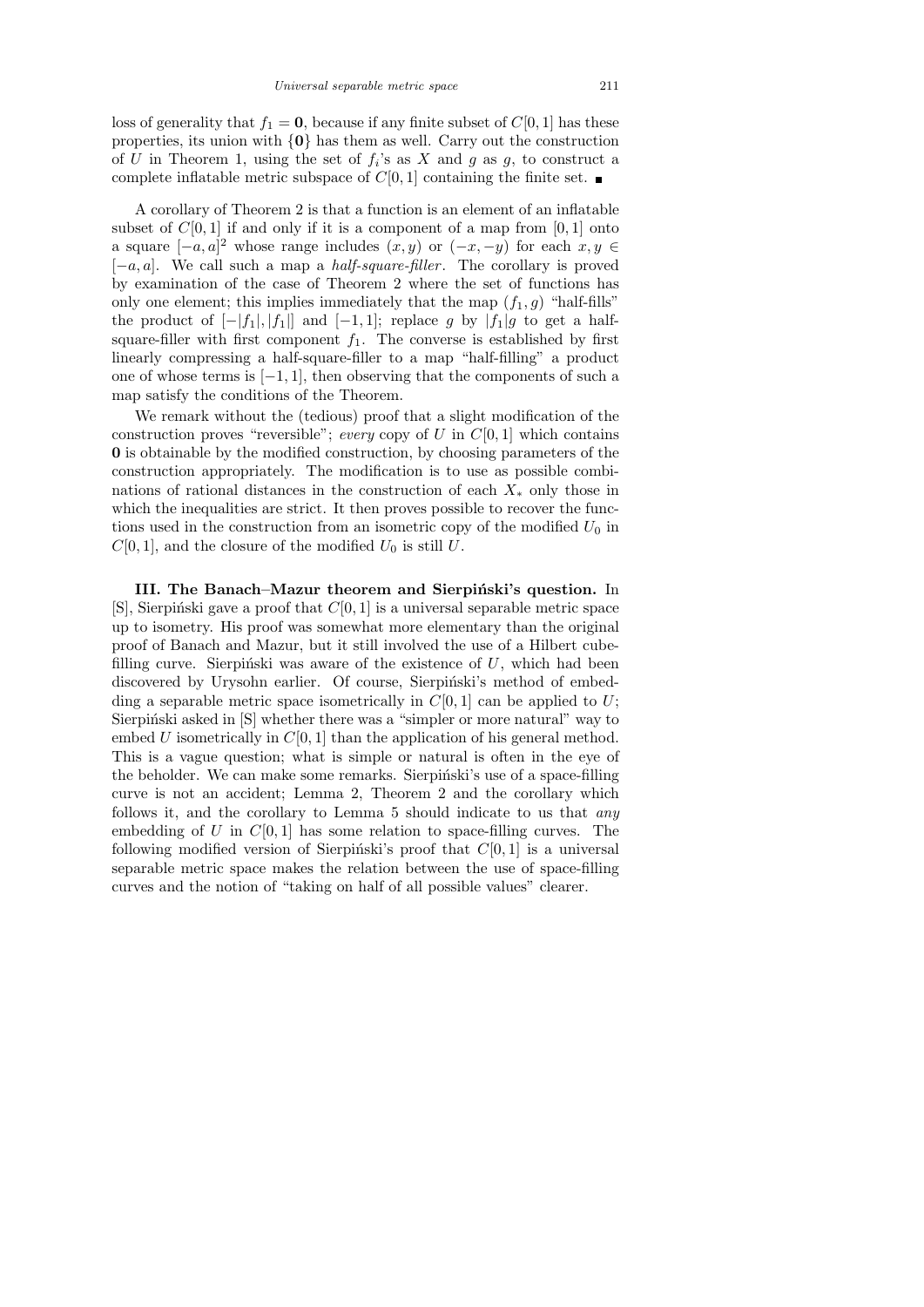DEFINITION. If X is a metric space, and  $x_0$  is a fixed point of X, let  $(X, x_0)'$  be the set of functions from X to the reals such that  $g(x_0) = 0$  and  $|g(x)-g(y)| \leq d(x,y)$  for each  $x, y \in X$ , i.e., the set of Lipschitz functions on X with norm  $\leq 1$  which send  $x_0$  to 0. We will usually call this X', where the identity of  $x_0$  is understood. Note that if X is a metric subspace of  $C[0, 1]$ containing  $\mathbf{0}, (X, \mathbf{0})'$  is the set of possible combinations of values of X.

THEOREM 1.  $C[0, 1]$  is a universal separable metric space up to isometry.

Proof. Let X be a separable metric space, and let  $x_0$  be a fixed point of X. Put the pointwise convergence topology on  $X'$ . Then  $X'$  is compact, because  $|g(x)| = |g(x) - g(x_0)| \le d(x, x_0)$ , so X' is homeomorphic to a subset of the topological product of the intervals  $[-d(x, x_0), d(x, x_0)]$  indexed by the points  $x$  of  $X$ , which is compact, and  $X'$  is clearly a closed subset of this compact space, so is compact.  $X'$  is a metric space, because the values of a function in  $X'$  are completely determined by its values on a countable dense subset of  $X$ , so  $X'$  is homeomorphic to a subset of the product of the countable collection of intervals  $[-d(x, x_0), d(x, x_0)]$  for x in the countable dense subset of  $X$ , which is metrizable. It is straightforward to show that X' is a convex subset of  $\mathbb{R}^X$  with the usual vector space structure, so it is a Peano continuum. Let f be a map from  $[0,1]$  onto X'. Then the unique map g such that  $g(x)(t) = f(t)(x)$  is the desired isometry from X into  $C[0, 1]$ . Indeed,  $d(g(x), g(y))$  is the supremum of expressions of the form  $|g(x)(t) - g(y)(t)| = |f(t)(x) - f(t)(y)| \le d(x, y)$ , since  $f(t)$  is an element of X'. Since the function  $h_x$  from X to the reals which sends y to  $d(x, y) - d(x, x_0)$  is an element of X', there is  $t \in [0, 1]$  such that  $f(t) = h_x$ , and thus, for this value of t,  $|g(x)(t) - g(y)(t)| = |f(t)(x) - f(t)(y)| =$  $|h_x(x) - h_x(y)| = |-d(x, x_0) - d(x, y) + d(x, x_0)| = d(x, y)$ , proving that  $d(g(x), g(y)) = d(x, y)$ , and g is the desired isometry.

Note that it is actually not necessary for  $f$  to fill  $X'$ ; it is sufficient for the image of f to contain either g or  $-g$  for each  $g \in X'$ , i.e. "half-fill"  $X'$ , since  $-h_x$  may be used as well as  $h_x$  in the argument.

Sierpiński's proof can be understood in the terminology of our proof as constructing a path f which visits each function  $h_x$  instead of a path which visits every function in  $X'$ . This is done by first taking a path filling the topological product of the intervals  $[-d(x, x_0), d(x, x_0)]$  indexed by the points x of X, then choosing for each  $h_x$  a point in [0, 1] which maps to it and replacing the images of maximal open intervals of the complement of the closure of the set of selected points with "affine straight line segments". Since each  $h_x \in X'$  and X' is closed and convex, the image of the resulting path is in  $X'$ . This procedure produces nicer embeddings of spaces simpler than U than ours does; it turns out that when  $X = U$ , the set of  $h_x$ 's is dense in  $X'$ , which is not the case for most spaces X.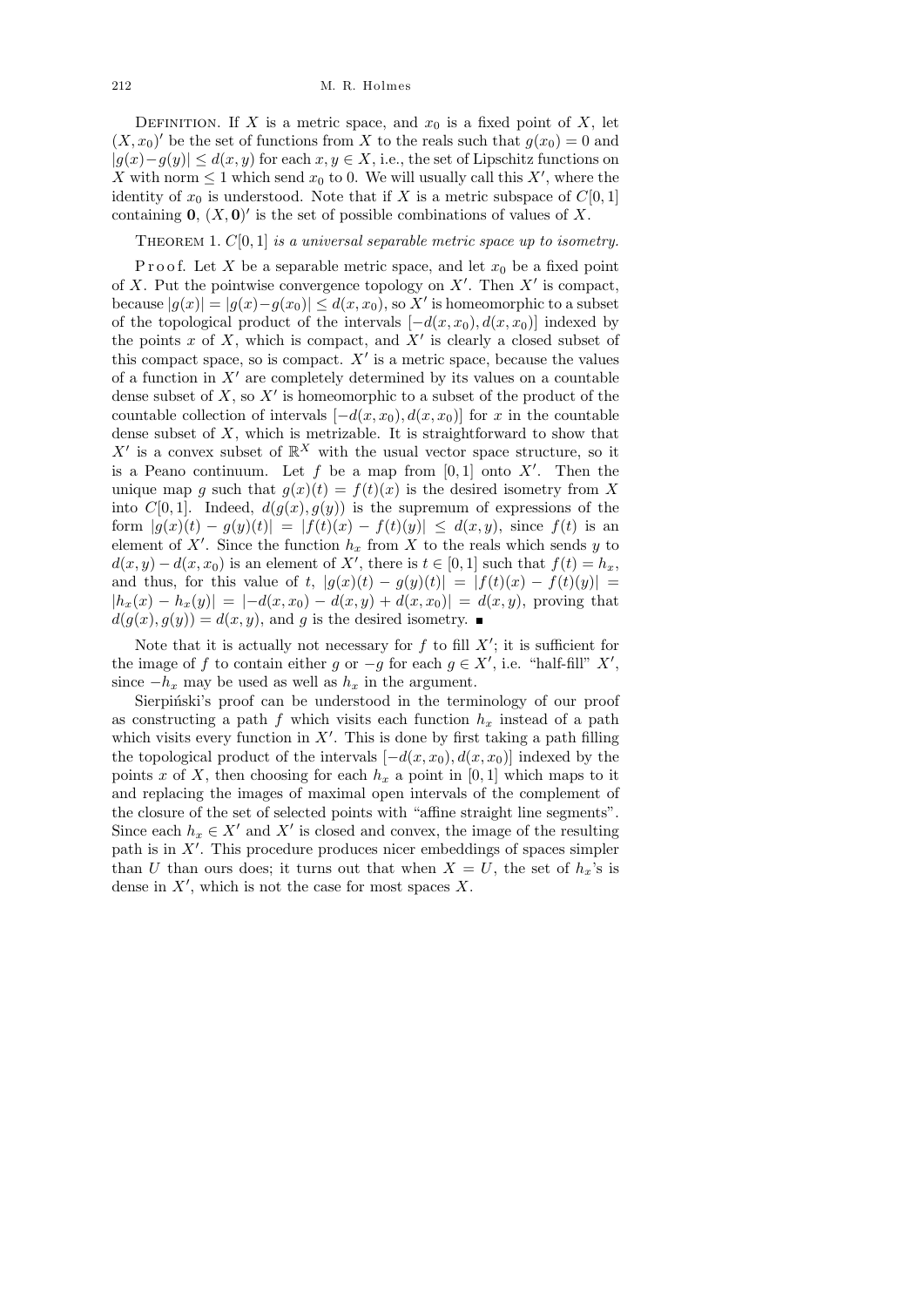The functions of  $X'$  can be viewed as "possible combinations of values" of functions in the image of X in  $C[0, 1]$  under an isometry which sends  $x_0$  to 0. In fact, every isometry F from a metric space X into  $C[0, 1]$  is associated with a path G in X' by the relation  $F(x)(t) = G(t)(x)$  for each  $x \in X$  and  $t \in [0,1]$ . When is a path G in X' associated with an isometry by this relation? For any path  $G$  in  $X'$ , there is a function  $F$  from  $X$  into  $C[0, 1]$  satisfying  $F(x)(t) = G(t)(x)$ . We have  $d(F(x), F(y)) \leq d(x, y)$  by the argument used in the proof of Theorem 1 above, and  $d(F(x), F(y)) = d(x, y)$ exactly if there is a  $t \in [0,1]$  such that  $|F(x)(t) - F(y)(t)| = |G(t)(x) G(t)(y)| = d(x, y)$ . Thus F is an isometry exactly if the path G meets the set  ${g \in X' \mid |g(x) - g(y)| = d(x, y)}$  for each  $x, y \in X$ , or, equivalently, if G meets  $\{g \in X' \mid g(x) - g(y) = d(x, y)\}\$ for each  $x, y \in X$ . This set can be thought of as a "face" of the "convex body"  $X'$ : this prompts the following definition.

DEFINITION. Let facet $(x, y)$  be the set  $\{g \in X' \mid g(x) - g(y) = d(x, y)\}\,$ where  $x$  and  $y$  are points of a metric space  $X$  whose identity is understood.

Thus we can summarize the discussion in the previous paragraph in the following economical form:

LEMMA. Any isometry F from a metric space X into  $C[0, 1]$  is associated with a path G in X' such that  $F(x)(t) = G(t)(x)$  for each  $x \in X$  and  $t \in [0,1]$ . A path G in X' is associated with an isometry in this manner if and only if it visits either facet $(x, y)$  or facet $(y, x)$  for each  $x, y \in X$ .

THEOREM 2. Every isometry from U into  $C[0, 1]$  is of the type described in the proof of Theorem 1, as modified by the immediately following note.

P r o o f. If X is taken to be a subspace of  $C[0,1]$  containing 0, then  $(X, 0)'$  is exactly the set of possible combinations of values of X. Thus, by the corollary to Lemma 5 of Part II, the path in  $U'$  associated with any isometry from U into  $C[0,1]$  sending  $x_0$  to 0 visits g or  $-g$  for each  $g \in U'$ , i.e., it half-fills  $U'$ . But the isometric embeddings of U in  $C[0, 1]$  constructed following the proof of Theorem 1 with the indicated modification are exactly those with this property.  $\blacksquare$ 

Theorem 2 is the closest thing we know to a definite answer to Sierpiński's question cited above; we feel that our proof of Theorem 1 is a generalized version of Sierpinski's, and for our method of proof the answer is that there are no embeddings of  $(U, x_0)$  in  $(C[0, 1], 0)$  at all other than those derived from it. Sierpinski's method cannot generate every such isometry; in particular, it could not generate any isometry whose associated path mapped an open interval into the complement of the set of  $h_x$ 's in a nonaffine manner. However, Sierpiński's technique can approximate any such isometry as closely as desired, if we allow the use of a curve which only "half-fills" a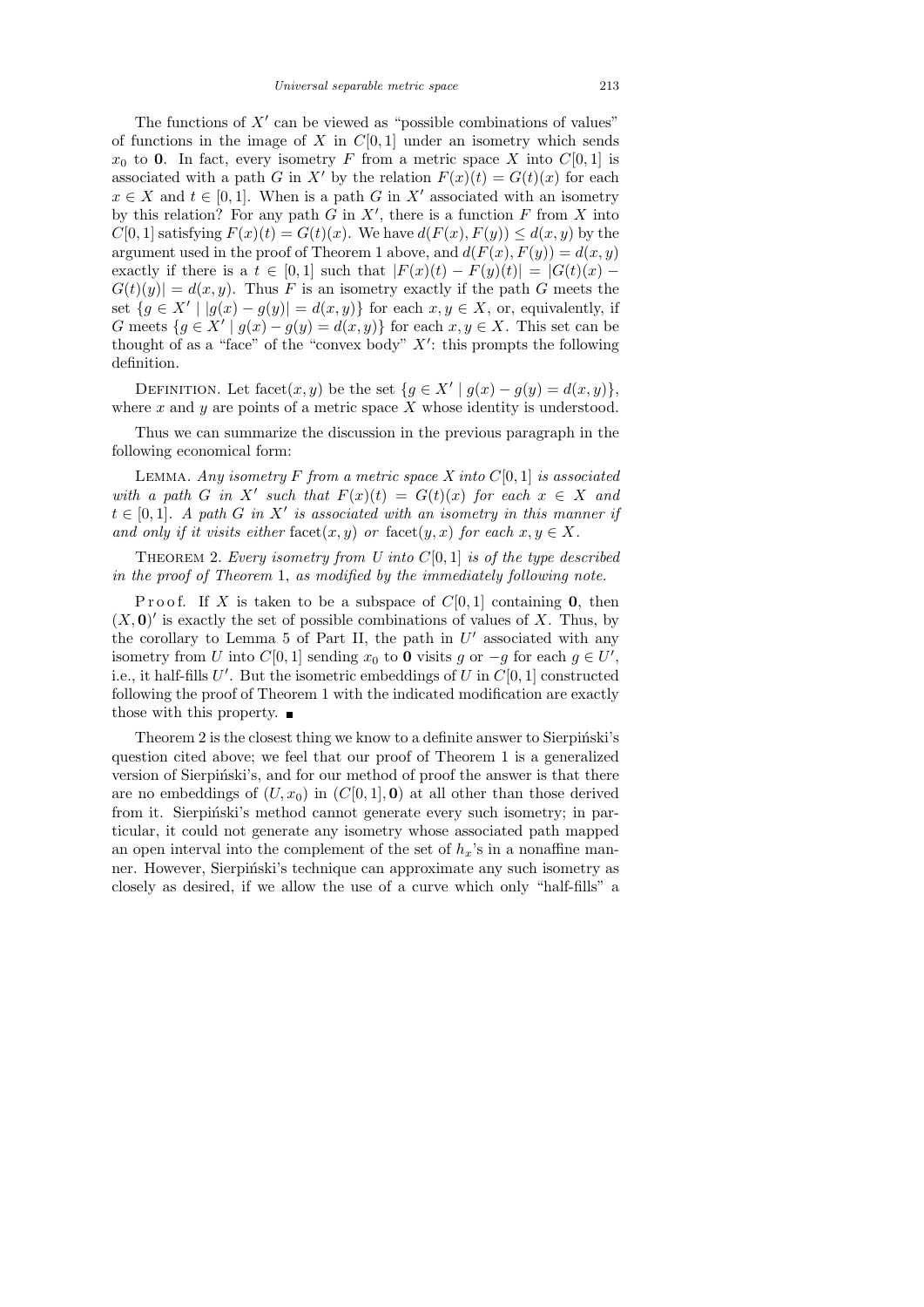Hilbert cube. This theorem is definitely not true for any familiar space. For instance, the image of the path associated with the isometry from  $\mathbb R$  into  $C[0, 1]$  sending each real to the corresponding constant function is a single point in  $\mathbb{R}'$ ; this set of functions takes on only one combination of values.

Here is a result which says something interesting about the geometry of  $U'$ :

THEOREM 3. For any open set O in U', there are points  $x, y \in U$  such that facet $(x, y)$  is contained in O.

Proof. A basis element of the pointwise convergence topology on  $U'$ is of the form  $\{g \in U \mid g(x_i) \in (a_i, b_i) \text{ for each } i \leq n\}$ , where  $\{x_1, \ldots, x_n\}$ is a finite set of points in U and  $\{(a_1,b_1),\ldots,(a_n,b_n)\}\)$  is a finite collection of open intervals in the reals. Any open  $O$  in  $U'$  contains a basis element, so we simply need to produce a facet inside this arbitrary basis element to prove the theorem. Let  $h$  be an element of this basis element. Then  $H = \{g \in U' \mid g(x_i) = h(x_i) \text{ for each } i \leq n\}$  is a nonempty subset of the basis element. We claim that H contains a facet. Let  $R = (3/2)D$ , where D is the diameter of the set consisting of the  $x_i$ 's and  $x_0$ . There must be a point A which lies at distance  $R - h(x_i)$  from each  $x_i$ , and distance R from  $x_0$ , because this is a possible set of distances from the  $x_i$ 's and  $x_0$ , since  $h \in U'$ . There must be a point B which lies at distance  $R + h(x_i)$  from each  $x_i$ , at distance R from  $x_0$ , and distance 2R from A, for the same reason. Any function  $f \in \text{facet}(A, B)$  must satisfy  $f(A) - f(B) = 2R$ . But  $f(x_0)$ must be 0, and must differ from each of  $f(A)$  and  $f(B)$  by  $\leq R$ . The only way this can be true is if  $f(A) = R$  and  $f(B) = -R$ . But then  $f(x_i)$  must be  $\leq f(B)+R+h(x_i)=h(x_i)$ , and must also be  $\geq f(A)-(R-h(x_i))=R$ , so  $f(x_i) = h(x_i)$  for each  $i \leq n$ , and facet $(A, B)$  is a subset of H, which is a subset of our arbitrary basis element.

It would be easy to prove the corollary to Lemma 5 of Part II using Theorem 3; the associated path of any isometry from U into  $C[0, 1]$  sending  $x_0$  to 0 must visit each facet or its negative; thus, by Theorem 3, it must visit each open set of  $U'$  or its negative, thus every point in  $U'$  or its negative. The points of  $U'$  are exactly the functions described in the corollary to Lemma 5, and the associated path of an isometry visiting a certain point of  $U'$  is equivalent to the functions of that isometric copy of  $U$  taking on the "combination of values" represented by that point of  $U'$ .

Banach and Mazur's original proof that  $C[0, 1]$  is a universal separable metric space up to isometry actually established the following fact, which we state as a theorem without proof (see [B], [B-P]).

THEOREM 4 (Banach and Mazur).  $C[0, 1]$  is a universal separable Banach space up to linear isometry.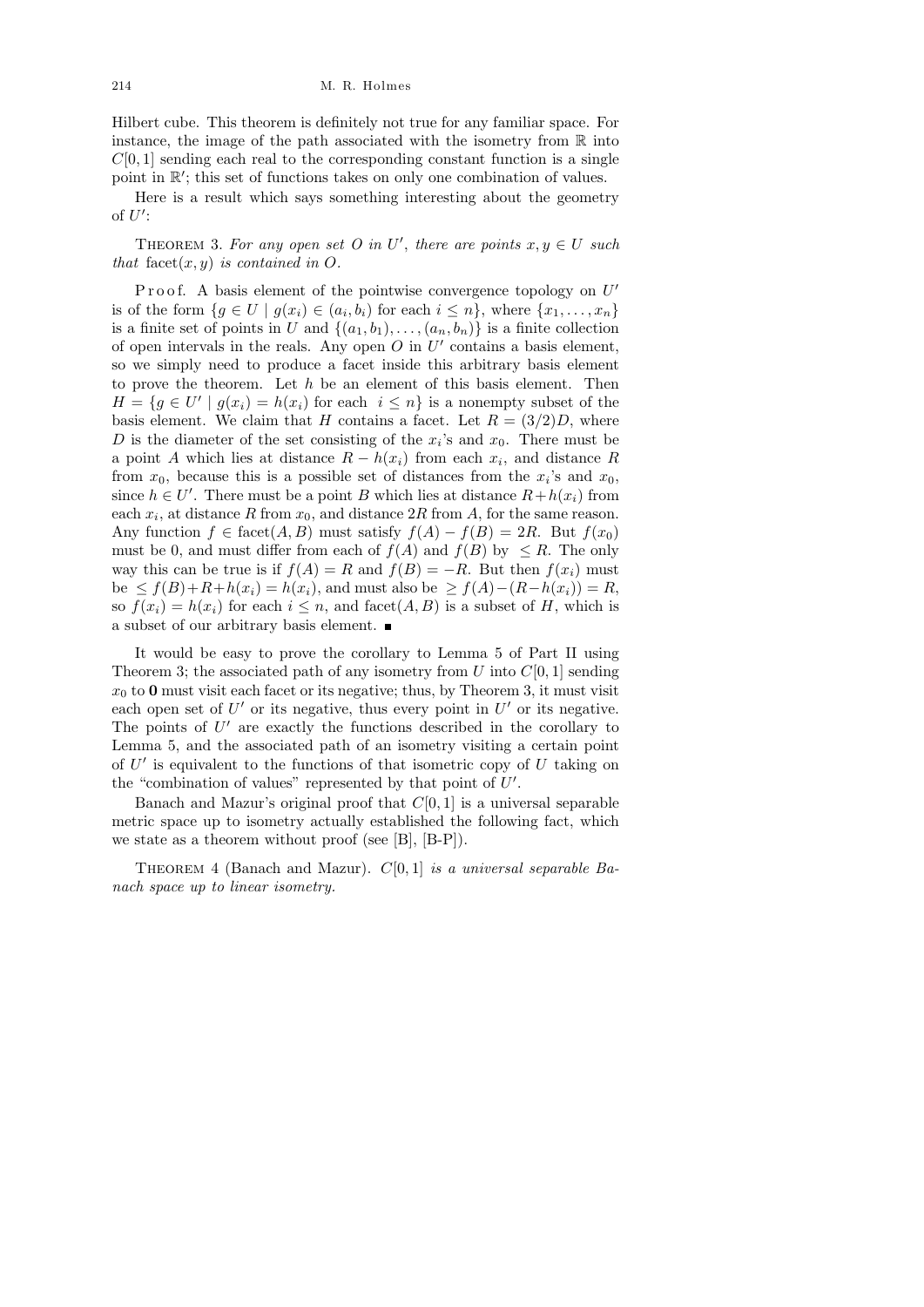IV. The uniquely determined closed linear span of U. Now we come to some very surprising results about  $U$ . Nothing in the definition of  $U$  would prepare us to believe that  $U$  would have interesting properties in the context of linear spaces; it seems to be a strictly metric concept. However, it turns out that  $U$  behaves in a very definite way in every Banach space in which it can be embedded. All results in this part are new.

THEOREM 1. When U is embedded isometrically in any Banach space, with a point  $x_0$  sent to the zero element of the Banach space, any finite subset of the isometric copy of U which does not contain  $x_0$  is linearly independent, and the linear closure  $U$  of the copy of U is uniquely determined up to linear isometry.

P r o o f. We may without loss of generality assume that the Banach space in question is  $C[0, 1]$ . For the linear closure of the separable space U in any Banach space will itself be a separable Banach space, which by Theorem 4 of Part III can be considered to be embedded in  $C[0, 1]$ .

We show that the closed linear span of  $U$  is uniquely determined by demonstrating that the norm of each linear combination of elements of  $U$  is exactly determined by the distances of the elements involved from  $x_0$  and from one another. Thus the norm of any element of the closure of the set of linear combinations of elements of  $U$  is exactly determined by the choice of  $x_0$ . By part (b) of the Theorem of Part I, U has no privileged points, in the sense that there is an isometry from U onto U taking  $x_0$  to any desired point x. Thus any isometric copy of U in  $C[0, 1]$  which contains 0 can be carried to any other by an isometry which fixes 0.

If  $F = \{0, f_1, \ldots, f_n\}$  is a finite subset of  $C[0, 1]$  and  $a_1, \ldots, a_n$  are real numbers, then  $\|\sum_{1 \leq i \leq n} a_i f_i\| = \sup_{t \in [0,1]} |\sum_{1 \leq i \leq n} a_i t^*(f_i)| \leq$  $\sup_{r \in F'} |\sum_{1 \leq i \leq n} a_i r(f_i)|$ , where  $t^*$  is defined as the function which takes each element of F to its value at t. By Lemma 2 of Part II, if F is a subset of an isometric copy of U, for each  $r \in F'$  there is a  $t \in [0,1]$  such that  $r = t^*$  or  $-r = t^*$ . We can conclude that in this case we get = above in place of  $\leq$ . If, in addition, we have  $f_i = f_j$  iff  $i = j$ , we get an  $r' \in F'$  defined by  $r'(f_i) = ba_i/|a_i|$ , where  $b > 0$  is less than  $d(f_i, f_j)$ for each pair of distinct indices i and j. We then have  $\|\sum_{1\leq i\leq n}a_if_i\|=$  $\sup_{r \in F'} |\sum_{1 \leq i \leq n} a_i r(f_i)| \geq |\sum_{1 \leq i \leq n} a_i r'(f_i)| = b \sum_{1 \leq i \leq n} |\overline{a_i}|$ , which is positive if any  $a_i$  is nonzero; we see that any set of nonzero points of a copy of  $U$  containing  $\mathbf 0$  is linearly independent. Moreover, since the expression  $\sum_{1 \leq i \leq n} a_i f_i$  =  $\sup_{r \in F'} |\sum_{1 \leq i \leq n} a_i r(f_i)|$  depends only on the  $a_i$ 's and the distances between points in  $\overline{F}$ , it follows that any isometry between copies of  $(U, 0)$  in  $C[0, 1]$  extends linearly to an isometry between their linear spans and hence to a linear isometry between the closures thereof.  $\blacksquare$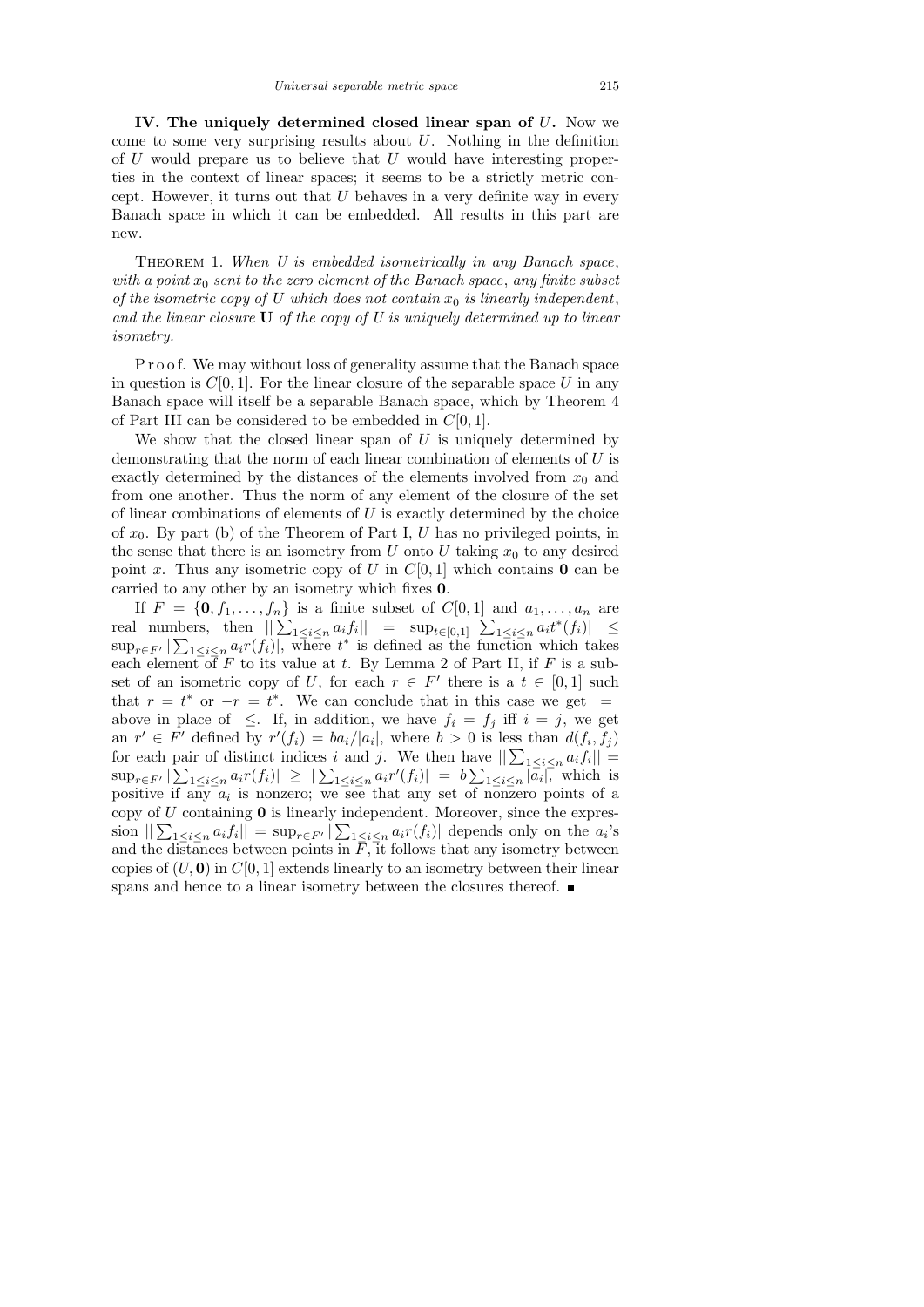Remark. It follows from our proof above that the norm of a finite linear combination of points of  $U$ , and thus the distance between two finite linear combinations of points of  $U$ , is as large as the distances among the points of U involved and  $x_0$  permit, subject to the axioms of a Banach space. Thus, another way of describing the norm of a linear combination a of points of U is as the minimum of expressions  $\sum_i |c_i| d(a_i, a'_i)$ , where  $a_i$ 's and  $a'_i$ 's are points of U and  $a = \sum_i c_i (a_i - a'_i)$ . A straightforward consequence of this is that it is possible to expand a distance  $d(p,q) = ||p-q||$  between  $\sum_i |c_i| d(p_i, q_i)$  where  $p = \sum_i p_i$  and  $q = \sum_i q_i$ , where  $p_i, q_i \in U$  (this may finite linear combinations of points of  $U$  as a minimal expression of the form require the introduction of cancelling terms into the expansion of the norm of  $||p - q||$  described above).

Although no nontrivial linear combination of points of a copy of  $U$  containing  $\bf{0}$  is itself a point of U (only linear combinations of the form  $\overline{0}$  or 1f, where f is a point of  $U$ , can be points of  $U$ , by the linear independence of  $U$ ), any linear combination of points in a copy of  $U$  containing **0** is a point in *some* copy of U containing 0; if  $\{f_1, \ldots, f_n\}$  is a finite set of points in a copy of  $U$  containing  $\mathbf{0}$ , then there is a function  $g$  in the same copy of  $U$ which inflates  $\{f_1, \ldots, f_n\}$ . Let h be a linear combination of the  $f_i$ 's and let t, u be reals such that  $|t| \leq 1$ ,  $|u| \leq h$ . Clearly, there exists an  $x \in [0,1]$  and an  $s' = \pm 1$  such that  $h(x) = s'u$ , and by the Remark preceding Lemma 3 of Part II there is a  $y \in [0,1]$  such that  $g(y) = s''s't$  and  $f_i(y) = s''s'f_i(x)$ for some  $s'' = \pm 1$ . Then, also,  $h(y) = s''s'h(x) = s''s'u$ . By the Remark of Part II and Theorem 2 of Part II, h belongs to some copy of  $U$  containing 0.

We now investigate the properties of the Banach space U. A natural question to raise is whether U is a universal separable Banach space up to linear isometry. We do not know the answer to this question; the rest of this paper covers our investigation of what Banach spaces can be embedded in U. It would be easy to show that U was a universal separable Banach space if  **had properties relative to Banach spaces similar to those that**  $U$ has relative to metric spaces; we show that **U** does not have such properties. We assume throughout that U is a metric subspace of  $C[0, 1]$  containing 0, and thus that **U** is a closed linear subspace of  $C[0, 1]$ .

THEOREM 2.  $L_1$ , the space of measurable functions on the nonnegative reals with the norm of a function equal to its Lebesgue integral over the nonnegative reals, can be embedded in a linear isometric fashion in U.

P r o o f. Let I be an isometry from the nonnegative reals into  $U$  such that  $I(0) = 0$ . Then the isometry which sends the characteristic function of the interval  $[0, r]$  to  $I(r)$  for each nonnegative real r determines a linear isometry from  $L_1$  into U. The characteristic functions of intervals  $[0, r]$  for nonzero r, which we denote by  $X(r)$  below, are linearly independent in  $L_1$  and their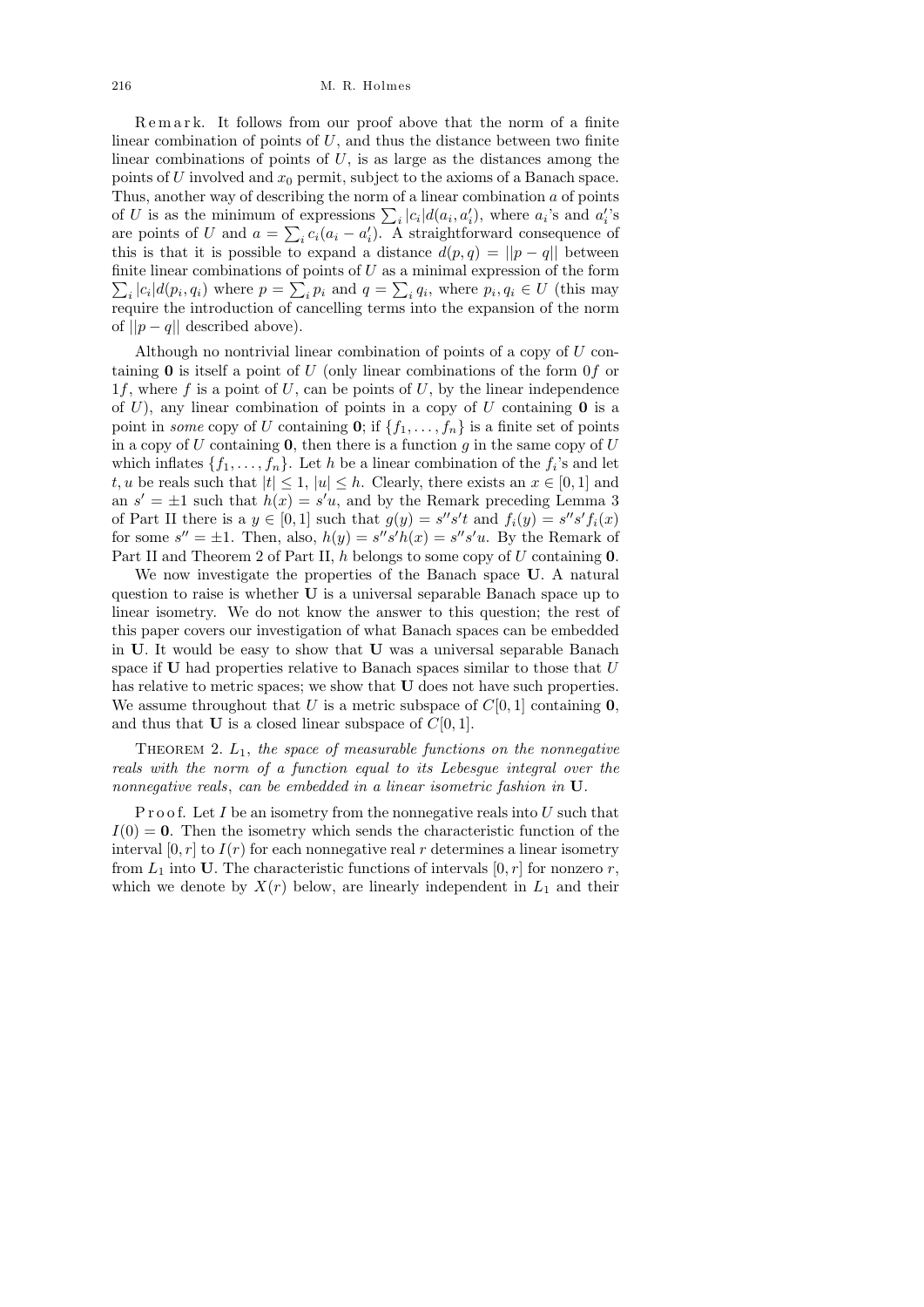closed linear span is the whole space, so I does in fact determine a linear map from  $L_1$  into U; it remains to show that this map is an isometry. It is sufficient to show that the norm of each finite linear combination of  $X(r)$ 's is equal to the norm of the corresponding finite linear combination of  $I(r)$ 's. Indeed,  $||\sum_{1 \leq i \leq n} a_i X(r_i)||$ , where we assume without loss of generality that  $r_i < r_j$  iff  $i \leq j$ , can be expressed as  $\sum_{1 \leq i \leq n} |b_i|(r_i - r_{i-1})$ , where  $r_0$  is taken to be 0 and  $b_i = \sum_{i \leq j \leq n} a_j$ . It is clear that  $\left\| \sum_{1 \leq i \leq n} a_i I(r_i) \right\| \leq \sum_{1 \leq i \leq n} |b_i|(r_i - r_{i-1})$ . To see that these quantities are equal, consider a  $_{1\leq i\leq n}$  |b<sub>i</sub>|( $r_i - r_{i-1}$ ). To see that these quantities are equal, consider a  $t \in [0,1]$  at which the functions  $I(r_i)$  take on values  $I(r_i)(t) = sf(r_i)$ , where  $s = \pm 1$  and f is the continuous piecewise linear function with  $f(0) = 0$  and the slope of f equal to  $|b_i|/b_i$  in the interior of each interval  $[r_{i-1}, r_i]$ . This is clearly a possible combination of values for the  $I(r_i)$ 's, so a t exists which realizes it. The value of each  $I(r_i) - I(r_{i-1})$  at t is  $s(|b_i|/b_i)(r_i - r_{i-1})$ , so the value at t of  $\sum_{1 \leq i \leq n} b_i (I(r_i) - I(r_{i-1}))$  is equal to  $\sum_{1 \leq i \leq n} s |b_i| (r_i - r_{i-1}).$ 

Corollary to Theorem 2. All two-dimensional Banach spaces can be embedded in U in a linear isometric fashion.

P r o o f. We show that all two-dimensional Banach spaces can be embedded in  $L_1$  in a linear isometric fashion. (This result has previously been shown by Lindenstrauss in [L].)

With each Banach space X with basis  $\{u, v\}$  with  $|u|=1$ , we associate the function f defined by  $f(a) = d(au, v)$ . We investigate the properties of such functions  $f$ , and produce a characterization of such functions. From  $f$ , we can recover the Banach space X:  $|au| = |a|$  and  $|au+bv| = |b|f(-a/b)$  for  $b \neq 0$ . Applying the triangle inequality, we easily get  $f(a + b) \leq f(a) + f(b)$ for  $a, b \in \mathbb{R}$ ;  $f(ca + (1 - c)b) \leq |c|f(a) + |1 - c|f(b)$  for  $a, b, c \in \mathbb{R}$ . These conditions can be shown to characterize the class of such functions  $f$  exactly. This analysis is analogous to our definition of "possible combinations of distances" in metric spaces, but we have only covered the analogue of the case of "possible distances" from one point  $u$ , which is completely trivial in the metric context! It follows that the graph of  $f$  is concave up, so  $f$ has a first derivative on the complement of a countable set which is nondecreasing, bounded above by 1 and below by  $-1$ . Thus f' has a partial inverse h which has domain  $[-1, 1]$  and is nondecreasing; fill in the graph of  $h$  with horizontal lines corresponding to the vertical jumps in the graph of f'. Define  $g(t)$  as  $h((t+1)/2)$  and let  $X(s)$  denote the characteristic function of  $[0, s]$ .

We will compute  $d(aX(1), g)$  using the integral metric of  $L_1[0, 1]$  and show that it exists for each a; the case  $a = 0$  verifies that  $g \in L_1$ .

Observe that  $\int_{[0,1]} |g - a|$ , the integral which, if it exists, will be the desired distance, is  $(1/2)(\int_{[a,\infty]} (1-f') - \int_{[-\infty,a]} (f'+1)),$  by an obvious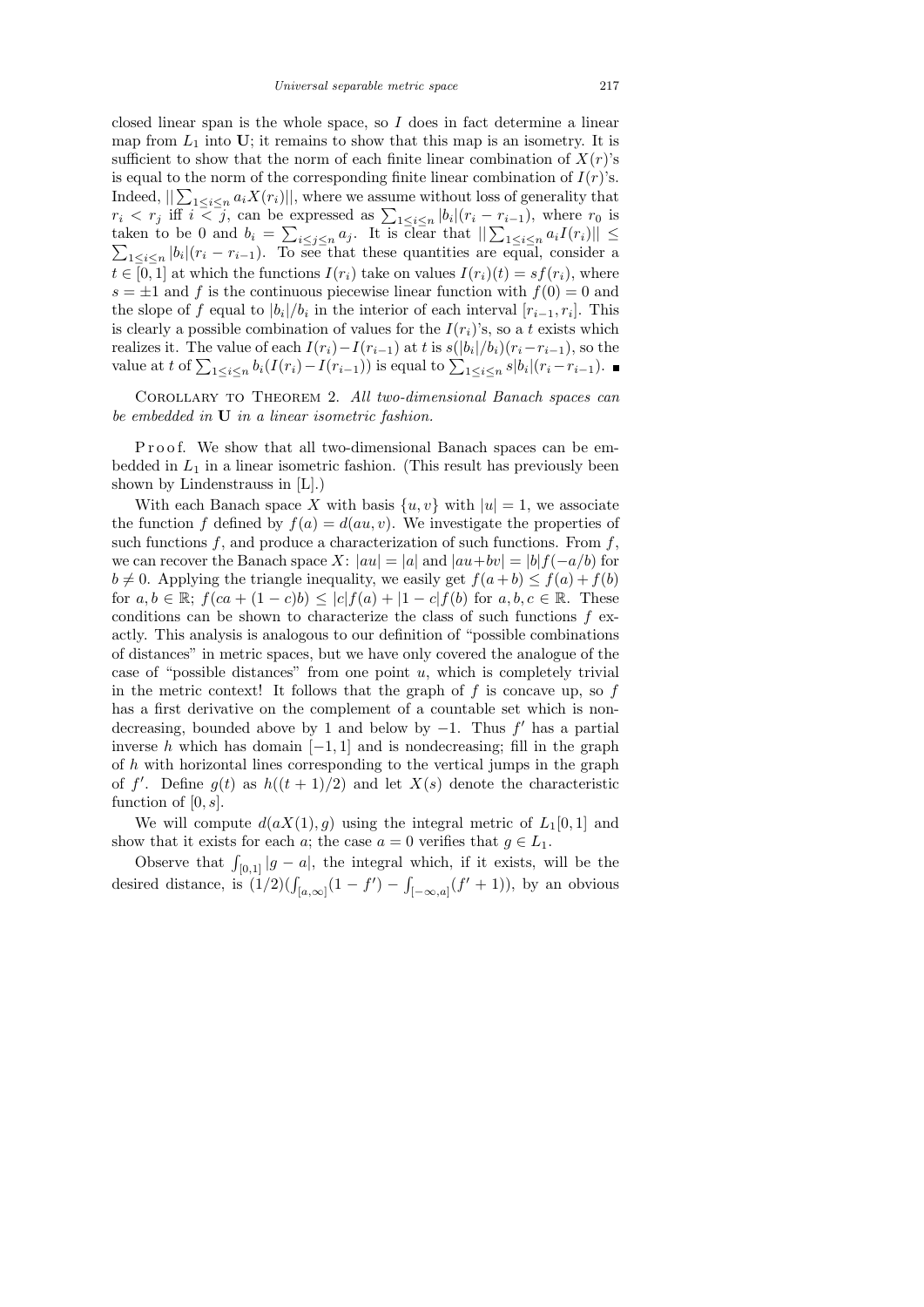operation on the graph. Now,

$$
\frac{1}{2} \left( \int_{[a,b]} 1 - f' \right) = \frac{1}{2} (b - a - (f(b) - f(a))) ,
$$
  

$$
\frac{1}{2} \left( \int_{[-c,a]} f' + 1 \right) = \frac{1}{2} (a + c + f(a) - f(-c)) .
$$

If we add the approximations to the improper integrals, we obtain  $(1/2)(b$  $f(b) + c - f(-c) + 2f(a)$ .

The limit as b approaches infinity of  $b-f(b)$  and the limit as c approaches infinity of  $c - f(-c)$  both exist and are bounded in absolute value by |v|;  $b - f(b)$ , for instance, is equal to  $d(\mathbf{0}, bu) - d(v, bu) \in [-|v|, |v|]$  and must increase. We term these limits  $r_1$  and  $r_2$ , respectively. Moreover,  $b - f(b) +$  $c-f(-c) = b+c-(f(b)+f(-c)) = b+c-(d(v,bu)+d(v,-cu)) \leq 0$ . If we set  $r = -(r_1+r_2)/2$ , we see that  $d(aX(1), g) = f(a)-r = d(au, v)-r$ , and  $r \ge 0$ . The map F which sends u to  $X(1) \in L_1[0,2]$  and v to  $g + r(X(2) - X(1)) \in$  $L_1[0,2]$  satisfies  $d(F(au), F(v)) = ||au - v||$  and hence extends linearly to a linear isometry from X into  $L_1[0,2]$ .

DEFINITION. We say that a point  $b$  in a metric space is *between* points a and c iff  $d(a, b) + d(b, c) = d(a, c)$ . We define  $B(a, c)$  as the set of points b which are between  $a$  and  $c$ . The set of points between  $a$  and  $b$  in a metric space which lie in a subspace X will be denoted by  $B_X(a, b)$ .

A *triple midpoint* between points  $a, b$ , and  $c$  is a point  $d$  which is in the intersection of  $B(a, b)$ ,  $B(a, c)$  and  $B(b, c)$ . It is straightforward to establish that a triple midpoint between a, b, and c is at distance  $(d(a, b) + d(a, c)$  $d(b, c)/2$  from a and symmetrically determined distances from b and c. A metric space has the *triple midpoint property* if any three points in the space have at least one triple midpoint.

U obviously has the triple midpoint property. Any space  $C[X]$  has the triple midpoint property, because it is easy to show that for any combination of distances r from a set S, there is a point t such that  $d(s, t) \leq r(s)$  for each  $s \in S$ , and the combination of distances from a, b, and c at which a triple midpoint would be found is minimal. Any  $l_1$  space, that is, a function space with a sum or integral metric, has unique triple midpoints—for each triple of points a, b, c there is exactly one triple midpoint. We sketch a proof for a space of functions with the integral metric: if  $f, g$ , and  $h$  are functions in the space, it is straightforward to show that the unique function whose value at each t is in the closed intervals between  $f(t)$  and  $g(t)$ , between  $f(t)$ and  $h(t)$ , and between  $g(t)$  and  $h(t)$  is the unique triple midpoint between  $f, g$ , and h. We prove two lemmas, then we prove that **U** does not have the triple midpoint property.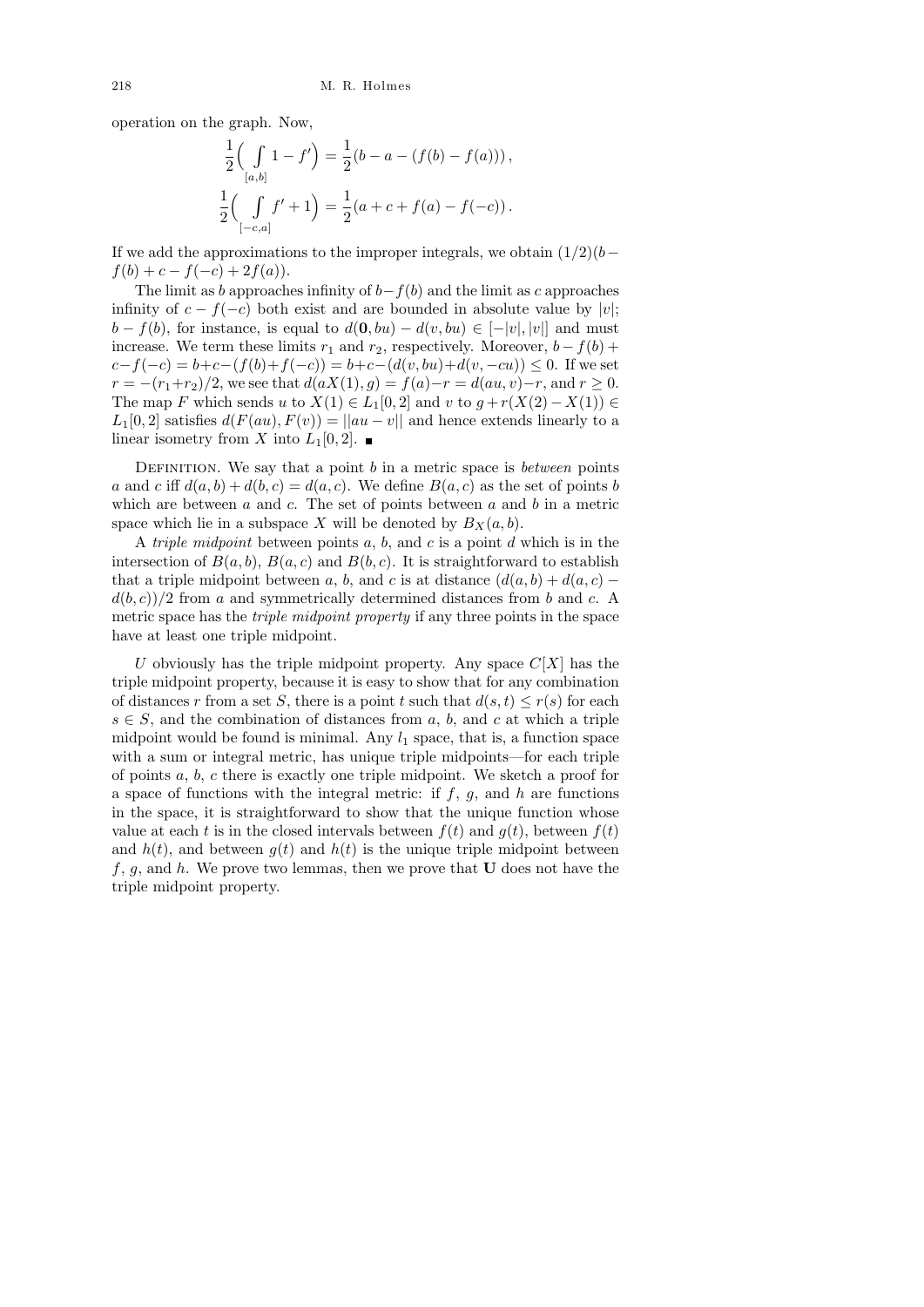Lemma 1. Let A and B be subsets of U with finite diameter such that for some positive e,  $d(a, b) > e$  for each  $a \in A$  and  $b \in B$ . Then the intersection of the closed linear span of A and the closed linear span of B is  $\{0\}$ . (Note that the conditions of the lemma hold in the case where  $A$  and  $B$  are disjoint compact subsets of U.)

P r o o f. Let a and b be points in the closed linear spans of  $A, B$ , respectively. Let  $e$  be a positive real number. Let  $a'$ ,  $b'$  be finite rational linear combinations of points of  $A, B$ , respectively, within distance  $e$  of  $a, b$  respectively. Expand  $d(a', b')$  as indicated in the Remark above, as a minimal expression of the form  $\sum_i |c_i| d(a'_i, b'_i)$ , where  $\sum_i c_i a'_i = a'$  and  $\sum_i c_i b'_i = b'$ . Using the fact that all coefficients in the expansions of  $a'$  and  $b'$  are rational, we may assume that all  $c_i$ 's have the same absolute value  $c$  (the gcd of all coefficients occurring in the original expansions of  $a'$  and  $b'$ ). It is also possible to assume without loss of generality that wherever a pair of terms  $c_i a'_i$  and  $c_j a'_j$  satisfy  $c_i = -c_j$  and  $a'_i = a'_j \neq \mathbf{0}$  then either  $b'_i = a'_i = a'_j$  or  $b'_j = a'_j = a'_i$ ; otherwise, it would be possible to replace both  $a'_i$  and  $a'_j$  with either  $b_i'$  or  $b_j'$  without increasing the value of the expansion of  $d(a', b')$  (by an application of the triangle inequality) and thus without changing it, since the value of the expansion is minimal for expansions of the same form (the replacement does not affect the value of  $a'$  because the terms involved cancel one another). Such a process of substitution can be iterated and must terminate. Note that it is also possible to assume that all  $a_i$ 's not equal to 0 occur nontrivially in the expansion of either  $a'$  or  $b'$  (cancelling pairs of terms involving points from the expansion of  $b'$  may be involved)—all other points have to occur in cancelling pairs of terms which can be eliminated by possibly iterated application of the technique indicated above. All these remarks apply by symmetry to the expansion of  $b'$  as well.

It follows that each point  $a'_i$ ,  $b'_i$  is in A, in B, or equal to 0. Each term  $cd(a'_i, b'_i)$  of the expansion of  $d(a', b')$  such that one of the points is in A and the other is in B makes a contribution of at least  $cd(A, B)$  to  $d(a', b')$ . The sum of the absolute values of the coefficients of such  $a_i$ 's and  $b_i$ 's will be as small as desired if  $d(a', b')$  is taken to be sufficiently small (as it will be if  $d(a, b)$ , e are taken to be sufficiently small). Since the sets A and B are bounded, it follows that the points  $a''$ ,  $b''$  obtained by eliminating all such terms from the expansions of  $a'$ ,  $b'$  respectively are as close as desired to  $a', b'$ , respectively, under the same conditions. Eliminating the corresponding terms from the expansion of  $d(a', b')$  gives an expansion of  $d(a'', b'')$  (a "better" candidate for the expansion of this distance could be used to give a "better" candidate for the expansion of  $d(a', b')$ ; now observe that since points of A and B never correspond to one another in the expansions of  $a''$ , b'', the expansion of  $d(a'', b'')$  can be divided into two expansions, one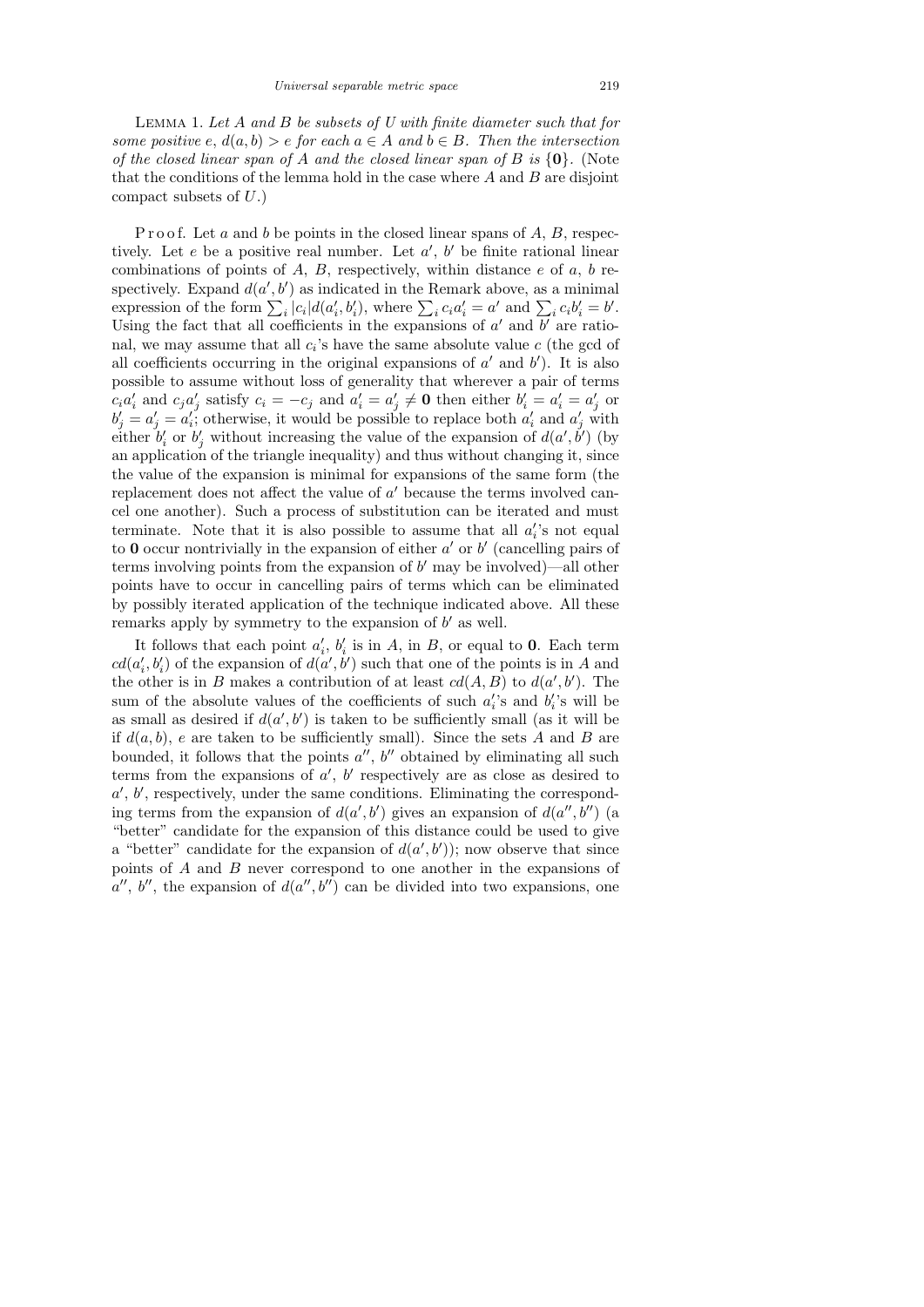involving points of A and  $\bf{0}$  and one involving points of B and  $\bf{0}$ , which are easily seen to be expansions of  $d(a'', \mathbf{0})$  and  $d(b'', \mathbf{0})$ , since  $a''$  involves points of  $B$  only trivially and  $b''$  involves points of  $A$  only trivially. If these were not actually expansions of the distances indicated, a "better" expansion could be found for  $d(a'', b'')$ . Thus  $d(a'', b'') = d(a'', \mathbf{0}) + d(b'', \mathbf{0})$ , and it follows that forcing a and b closer together and e to 0, which clearly forces  $d(a'', b'')$ to 0, thus forces  $a''$  and  $b''$  to 0—but this also forces a and b themselves to  $\mathbf{0}$ .

LEMMA 2. Let p and q be points of U. Then any point of U between  $p-q$ and **0** is in the closed linear span of  $B_U(p,q)$ .

P r o o f. Note that h is between 0 and  $p - q$  iff  $h + q$  is between p and q, and  $h + q$  is in the closed linear span of  $B_U(p,q)$  iff h is. It follows that it is equivalent to prove that points between  $p$  and  $q$  are in the closed linear span of the set of points of  $U$  between  $p$  and  $q$ , and this is what we will prove.

Let h be a point of U between p and q. For any  $e > 0$ , we can find h' within distance  $e/2$  of h which is a finite linear combination of points of U with rational coefficients. Expand the distances from  $p$  to  $h'$  and from  $h'$ to q in the form described in the Remark and used in the proof of Lemma 1. As in the proof of Lemma 1, we can assume without loss of generality that the absolute values of all coefficients are the same (call this value  $c$ ). We may suppose without loss of generality that the expansions of  $h'$  involved in the two expansions of distances are the same.

We now construct sequences of terms from the expansions of  $d(p, h')$ and  $d(h', q)$ , which we will refer to as *paths*. The paths will be disjoint and will contain no term more than once. A path will have as its first term a term  $|c_i|d(p_i, h'_i)$  of the expansion of  $d(p, h')$  such that  $c_i = c$  and  $p_i = p$ ; a  $(4n+1)$ st term of a path will be a term  $|c_i|d(p_i, h'_i)$  of the expansion of  $d(p, h')$ , the  $(4n + 2)$ nd term will be the corresponding term  $|c_i| d(h'_i, q_i)$  of the expansion of  $d(h', q)$ , the  $(4n + 3)$ rd term will be a term  $|c_j|d(h'_j, q_j)$ such that  $c_j = -c_i$  and  $q_i = q_j$ , and the  $(4n+4)$ th term will be  $|c_j|d(p_j, h'_j)$ . The  $(4n+5)$ th term, if there is one, must be a term  $|c_k|d(p_k, h'_k)$  such that  $c_k = -c_j = c_i$  and  $p_j = p_k$ . In the course of constructing paths, we reserve the right to introduce additional zero terms in all expansions if this enables us to lengthen paths nontrivially; this has the effect that each path will actually begin with a term  $cl(p, h'_i)$  and end with a term  $cl(h'_j, q)$ . The reason for this is that the only terms in the expansions of  $p$ ,  $q$  respectively which do not have cancelling terms are of the form cp, cq respectively. We extend paths whenever possible subject to the condition that each term is only used once in any path, and whenever a path terminates, we start constructing a new path if a suitable first term is still available. When the process is complete,  $1/c$  paths will have been constructed. There may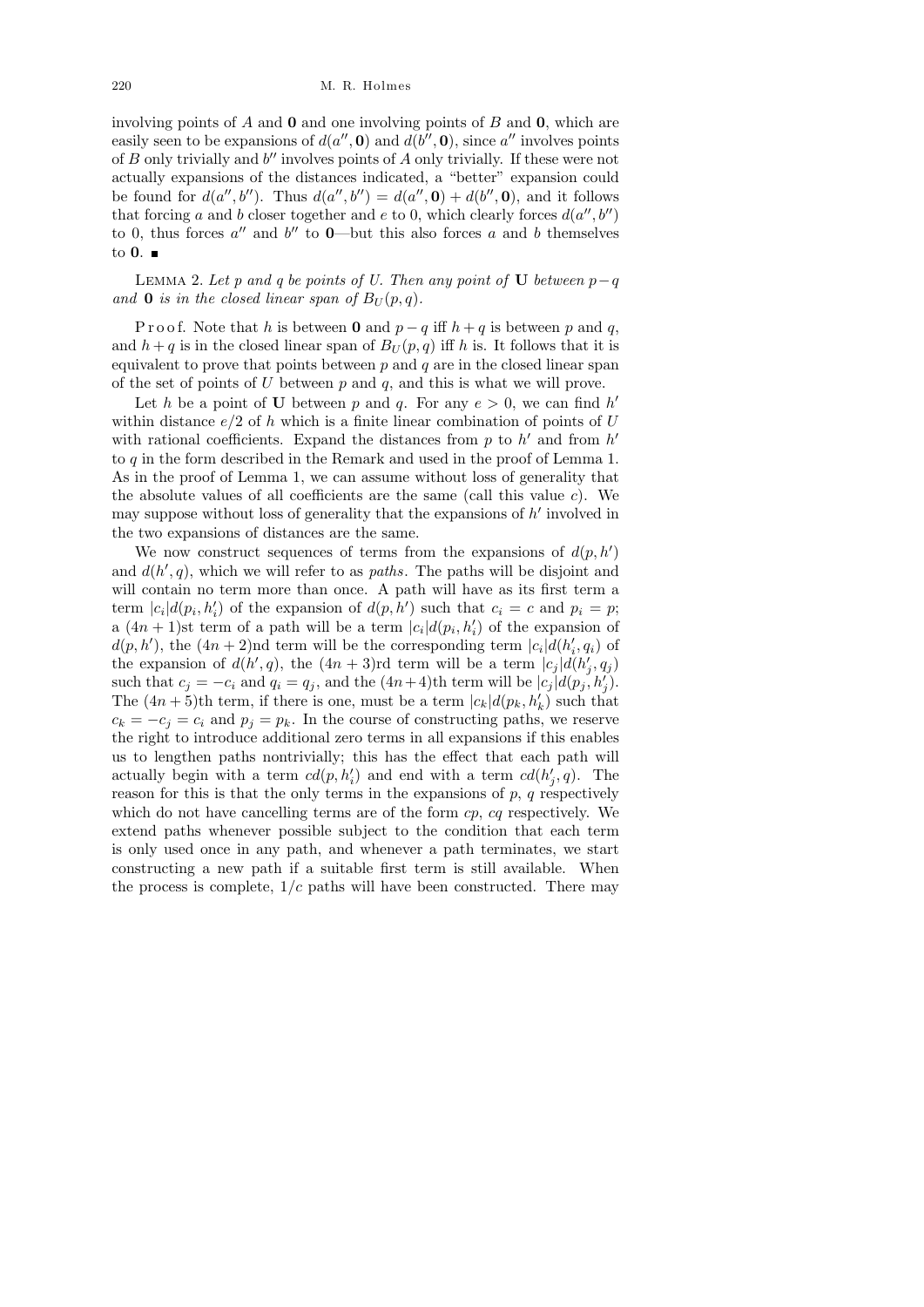remain terms which are not on any path. The sum of the terms in the expansion of  $p$  not involved in any path will be zero, and likewise for  $q$ ; this will not necessarily be true of  $h'$ , but we will show that the norm of the sum of such terms of  $h'$  is less than  $e$ .

We define the *length* of a path as the sum of the terms on the path. By iterated applications of the triangle inequality, the length of each path must be at least  $cd(p, q)$ , so the sum of the lengths of all paths must be at least  $d(p, q)$ . Now if we let H represent the sum of all terms of the expansion of  $h'$  which are not on any path, we observe that the sum of all terms of the expansion of  $d(p, h')$  which involve terms of h' and p not on any path is an expansion of  $d(H, 0)$ , and similarly for  $d(h', q)$ . Thus the norm of H is bounded above by the excess of  $d(h', p) + d(h', q)$  over  $d(p, q)$ , which is bounded in turn by e.

Now fix a positive real number  $d$  and observe that each term of the expansion of  $h'$  which occurs on a path and is at a distance greater than  $d$ from  $B_U(p,q)$  must make a contribution of at least cd to the excess of the length of the path it is on over  $cd(p, q)$ . This implies that for e small enough and N the number of paths containing points at a distance greater than d from  $B_U(p,q)$ , the quantity Nc will be as small as desired. Now observe that the terms of  $p$  involved in such paths will add up to  $Ncp$  and the terms of  $q$ involved in such expansions will add up to  $Ncq$ , while, if we let  $H'$  represent the total of points of the expansion of  $h'$  involved in such paths, the total length of these paths will be an expansion of  $d(H', Ncp) + d(H', Ncq)$ , a quantity which approaches  $2d(H', 0)$  as e and Nc approach zero. The total length of paths which do not involve points at a distance greater than d from  $B_U(p,q)$  will be at least  $(1 - Nc)d(p,q)$ . As e approaches zero, Nc approaches zero, and the total length of paths not containing points at a distance greater than d from  $B_U(p,q)$  will approach a quantity greater than or equal to  $d(p, q)$ , so the sum of all other terms of the expansion, which approaches  $2d(H, 0) + 2d(H', 0)$ , will approach zero. This implies that the distance between  $h'$  and the sum of the terms of its expansion which are within d of  $B_U(p,q)$  will become as small as desired if e is taken sufficiently small. We can obtain a point within d of this point which is a point of the linear span of  $B_U(p,q)$  by replacing each point in the expansion with a point within distance d which is actually in  $B_U(p,q)$ . Thus, if we take first d and then  $e$  small enough, we can obtain a point as close to the original  $h$ as desired which is a finite linear combination of points of  $B_U(p,q)$ .

THEOREM 3. U does not have the triple midpoint property.

P r o o f. Consider points a, b, c, d of U, with  $d(a, b) = d(c, d) = 1$ ,  $d(b, c) = d(d, a) = 1/2$ , and  $d(a, c) = d(b, d) = 3/2$ . (Such points can be found on a circle of circumference 3 with the distance between two points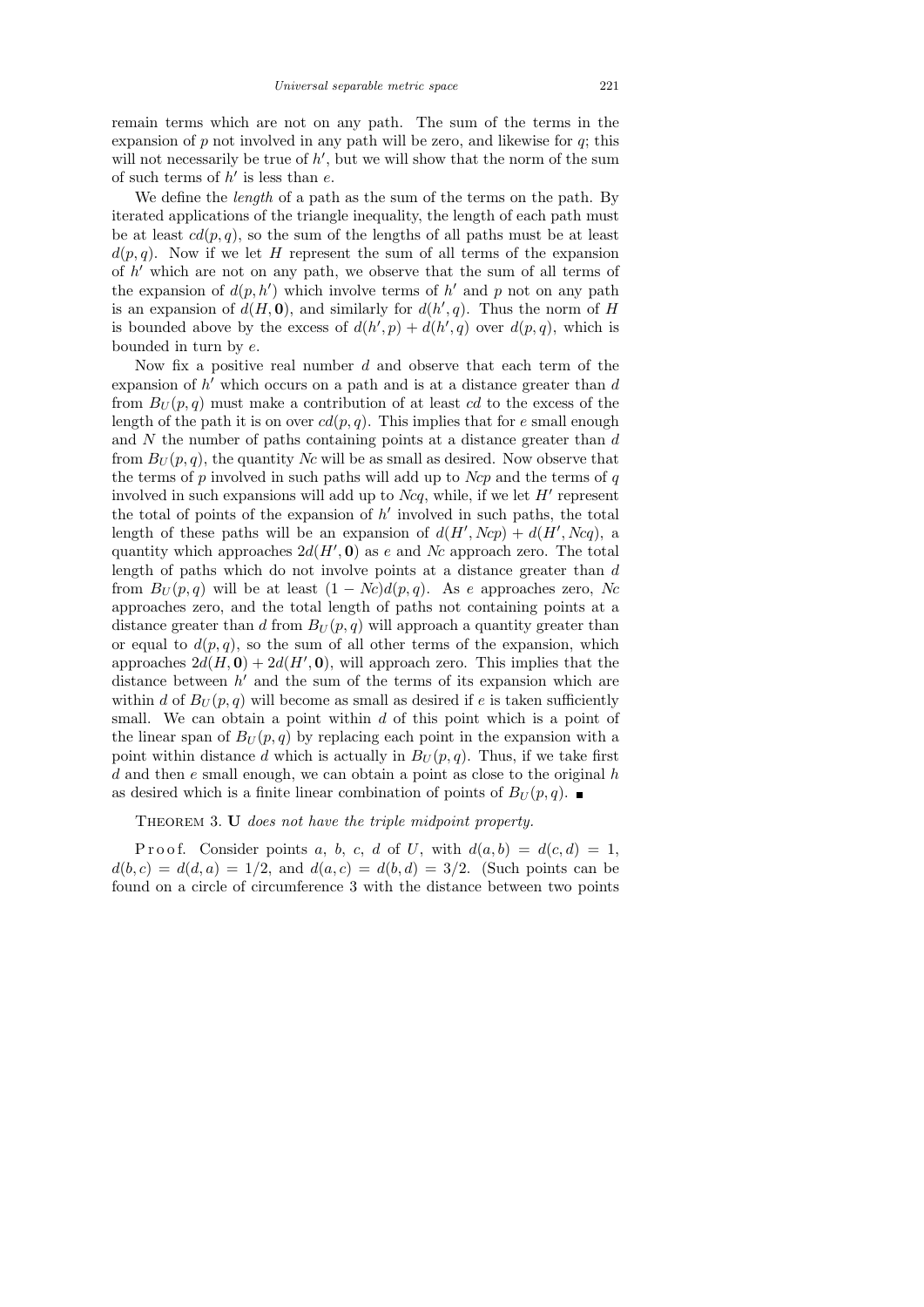#### 222 M. R. Holmes

defined as the shortest arc distance.) The distances of all these points from 0 can be taken to be 3/4. Define A as  $a - b$  and B as  $d - c$ . Then  $d(A, 0) =$  $d(B, 0) = 1$ , obviously. Also,  $d(A, B) \leq d(a, d) + d(b, c) + 1$ , and the values of A and B actually differ by 1 when  $a, c$  take on the value  $1/4$  and b, d take on the value  $-1/4$ , so  $d(A, B) = 1$  as well. If A, B, and 0 have a triple midpoint C, we must have  $d(A, C) = d(B, C) = d(0, C) = 1/2$ . Finally, observe that the intersection of  $B_U(a, b)$  and  $B_U(c, d)$  is empty; if a point lies in  $B_U(a, b)$ , it must be at distance  $\leq 1/2$  from either a or b, and thus at distance  $\geq 1$  from either c or d. The only apparently possible case is that in which these inequalities are actually equations, so the point in the intersection of  $B_U(a, b)$  and  $B_U(c, d)$  is a midpoint between a and b and is actually c or d itself; but neither c nor d is a midpoint between  $a$  and  $b$ . Now observe that the closed linear spans of  $B_U(a, b)$  and  $B_U(c, d)$  have intersection  $\{0\}$  by Lemma 1, and that the triple midpoint C of A, B, and 0 must be in the intersection of these closed linear spans by Lemma 2, which is impossible, because the distance from C to 0 is supposed to be  $1/2$ .

The result of Theorem 3 shows that U contains a collection of three points and a combination of distances from those points which is permitted by the axioms of a Banach space (it is realized in  $C[0, 1]$  for those three points) which is not realized by a point in U. This rules out a proof that U is a universal separable Banach space which would be analogous to the proof that U is a universal separable metric space.

A natural line of investigation to pursue at this point is to attempt to determine what spaces  $\mathbb{R}^n$  with the supremum metric can be linearly isometrically embedded in U. If all such spaces could be embedded in U, we could conclude that all finite-dimensional Banach spaces with polyhedral unit balls could be embedded in U (this follows from results about the geometry of convex polytopes: see [G]). It proves possible to embed  $\mathbb{R}^2$ ,  $\mathbb{R}^3$ , and  $\mathbb{R}^4$  with the supremum metric in a linear isometric fashion in U, but it is not clear whether all such spaces can be embedded in  $U$ .  $\mathbb{R}^4$  with the supremum metric is embedded as follows: choose points  $a, a', b, b', c, c', d$ ,  $d'$  in  $U$  such that the distance between each of the first four points and each of the last four points is  $1/4$  and each other nontrivial distance is  $1/2$ . The basis elements for a linear isometric copy of  $\mathbb{R}^4$  with the supremum metric are  $a - a' + b - b'$ ,  $a - a' - b + b'$ ,  $c - c' + d - d'$ , and  $c - c' - d + d'$ .

Acknowledgements. I am grateful to my graduate advisors, Louis F. McAuley and the late Prabir Roy, for encouraging me to work on this topic; I am also indebted to Professor Henryk Torunczyk for his excellent advice on revising the paper, without which no one would have been able to read it!